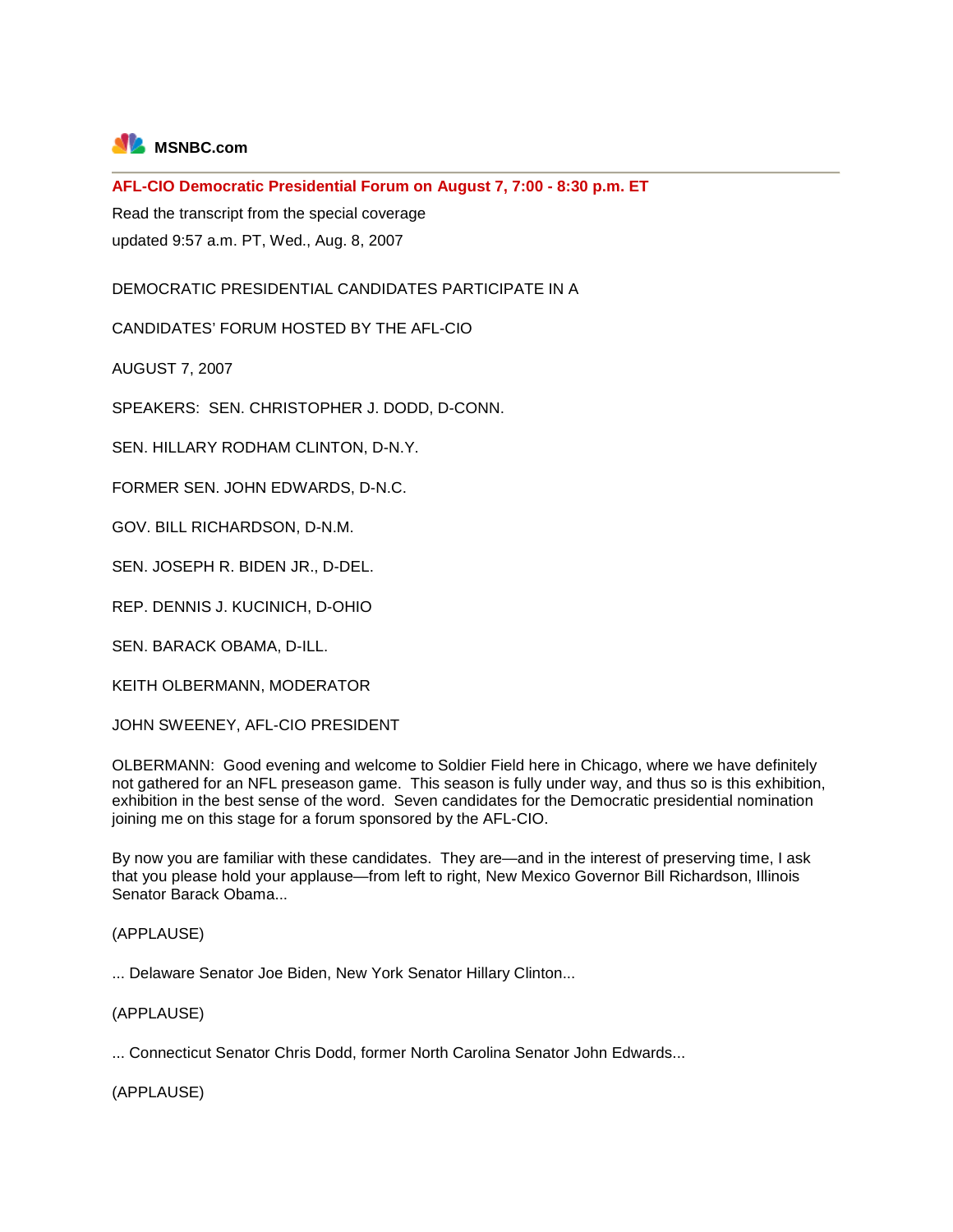... and Ohio Congressman Dennis Kucinich.

(APPLAUSE)

And I thank each of you for coming tonight.

In addition, we're joined here tonight by our host, the president of the AFL-CIO, John Sweeney.

Mr. Sweeney, good evening.

(APPLAUSE)

SWEENEY: Thanks, Keith.

Let me add my own welcome to this amazing crowd and to our television viewers. A huge thank you to the Illinois AFL-CIO and the Chicago Federal of Labor.

To all of our unions and to MSNBC, thanks for this opportunity.

Thank you to all the candidates for being here tonight and for

what you have done for working people throughout your lives, all of you.

The AFL-CIO organized this presidential forum because working families across our country want to hear want to hear what these candidates will do about our concerns, about rebuilding the middle class, about making America stronger, about health care and retirement security, about good jobs, and about the freedom of every working person to join a union and bargain for a better life.

This crowd came out because we are so ready to change the direction of our country.

# (APPLAUSE)

SWEENEY: The AFL-CIO is planning to drive that change with our biggest election effort ever. Tonight we want to hear how each of these candidates will lead that change. We believe one of the people up here tonight will be our next president.

# (APPLAUSE)

So you can think of this AFL-CIO presidential forum as one giant job interview, with workers doing the interviewing. It is workers who make our country great and it is working people who will make the difference in 2008.

Thank you, Keith.

OLBERMANN: Thank you, Mr. Sweeney.

In addition, I would like to welcome you if you are watching on our NBC station here in Chicago, WMAQ.

Before we get started, a brief word about how all this will unfold tonight.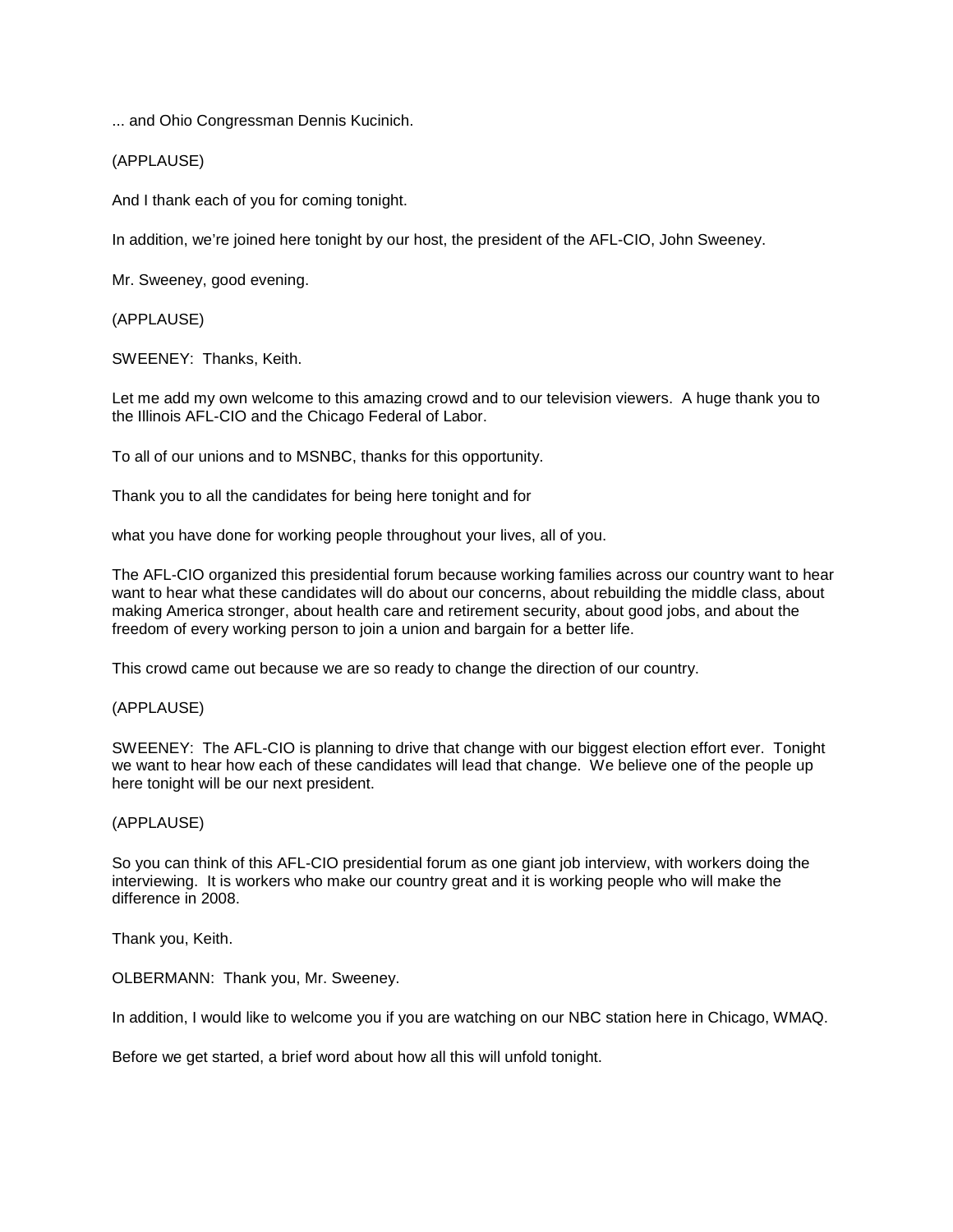To begin with this evening, I will be asking questions of the candidates. In our second segment, they will field questions from members of the audience, all 15,000 or so. We should mention they are members of the AFL-CIO and its affiliated unions. Any follow-up questions will be at my discretion, presuming I have any.

And in round three tonight, more questions and lots of them on a wide variety of topics, in what we have been calling the lightning round. Given atmospheric conditions here in Chicago, we are hoping we do not mean lightning literally.

Speaking of lights, a yellow light tonight will warn when there

are 15 seconds remaining to respond. Red means time is up,

And, candidates, please heed the light cues. Ignore the lights, we turn off your air conditioning.

## (LAUGHTER)

OLBERMANN: Second offense, your air conditioning becomes heat.

## (LAUGHTER)

Also, in the interest of time, I would ask our audience to please hold your displays of affection for the candidates' answers until the end of the debate.

We only have 90 minutes here. It's not a lot of time, and there are enough questions ready to fill every seat in this stadium.

In this first round, initial responses for all of you, please, will be limited to 90 second, follow-up answers to 30 seconds. These formalities out of the way, the lucky recipient of our first question has been determined by lottery.

Senator Dodd, that would be you.

Obviously, in the light of what happened in Minnesota last week, maintaining infrastructure requires spending. And how tax dollars are spent is a matter of priorities. What should we not build? What should we not be funding to see to it that our highways and our bridges and our tunnels and our mines are all properly maintained?

DODD: Well, thank you, first of all, and thank you for the warm welcome this evening. I'm a union guy, proud to be a union man, and thank you for inviting us to be here tonight.

### (APPLAUSE)

Let me, first of all, say that all of us here on the stage at this very moment are thinking about those six mine workers in Utah that are struggling—and their families—this evening. I can't begin without mentioning them and what they're going through this evening.

I happen to believe that putting our country back to work begins by cutting the funding for the war in Iraq. Spending \$12 every month, spending \$2 billion every week has got to stop if we're going to have a different set of priorities in our country.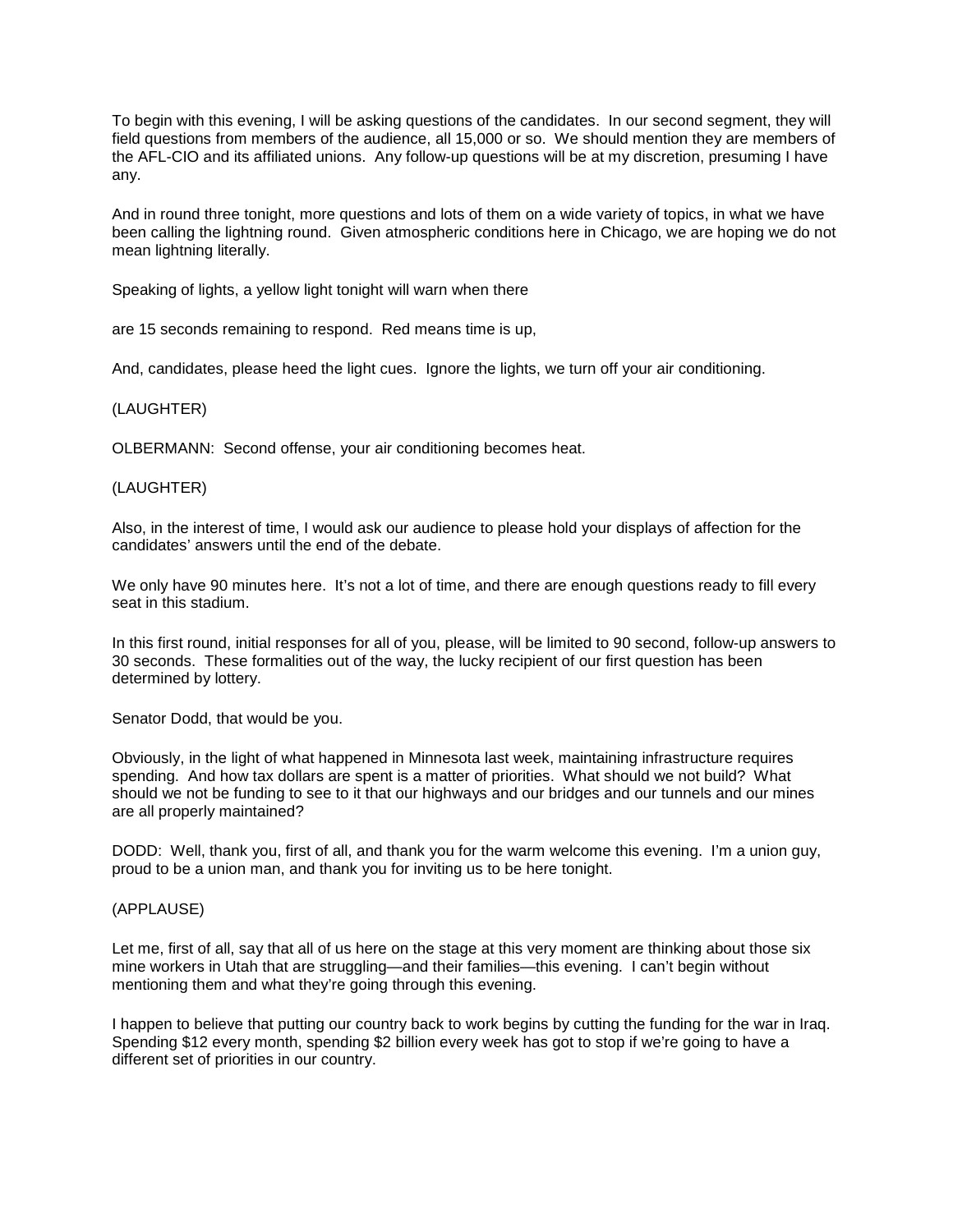I happen to believe that we need to look at our defense systems and decide which defense systems we need in order to face the threats that we face in the 21st century.

Looking at some of these programs out there, such as the Star Wars program, the missile defense system, I think, frankly, we need a different set of priorities.

We ought to be investing in the bridges and the highways and the water systems—the safe drinking systems in our country here.

DODD: In fact, just five or six days ago, after working a year and a half on this issue, Keith, I introduced legislation to do exactly that.

For every \$1 billion we spend in that area, 40,000 jobs can be created in the United States of America.

Those are the things I'll do as president of the United States, if elected by my party. And I'm confident a Democrat is going to be elected president of the United States in November of 2008.

### (APPLAUSE)

OLBERMANN: Senator Dodd, thank you.

Senator Clinton, by lot, the second question is yours, and it pertains to the same subject.

9/11, obviously, made us plan for terror prevention. Hurricane Katrina made us prepare for natural disaster prevention and preparation. Now, this tragedy in Minneapolis is putting infrastructure into the news.

In the wake of that tragedy, we already know that you've co-sponsored legislation to establish a national commission on infrastructure but, without benefit of hindsight, is our government actually doing anything better at making us collectively safer?

CLINTON: Well, Keith, I want to thank the AFL-CIO and MSNBC for having us here. You know, my late father was a fanatic Bears fan, and the idea that any of his children would be on the 10-yard line in Soldier Field is an extraordinary accomplishment, as far as I'm concerned.

## (APPLAUSE)

And I am very much in mind of those miners in Utah. And we know, as Chris said, our hearts and prayers and hopes go with them as this rescue effort continues.

We have to make investments in infrastructure. It's not only for the reasons that Chris was talking, as important as they are. This will create jobs, not only if we once again focus on our bridges, our tunnels, our ports, our airports, our mass transit. It will put millions of people to work, but it is also part of homeland security.

We need to have a better infrastructure in order to protect us. And it's not only the physical infrastructure; it is the virtual infrastructure, like a national broadband system that our police and firefighters can actually access and use to be safe.

CLINTON: So I think that we've got to look at this with the disasters that we see, from the levees in New Orleans to the bridge in Minneapolis, to what happened to us in New York City on 9/11, as the highest priority. And it will be at the top of my list when I'm president.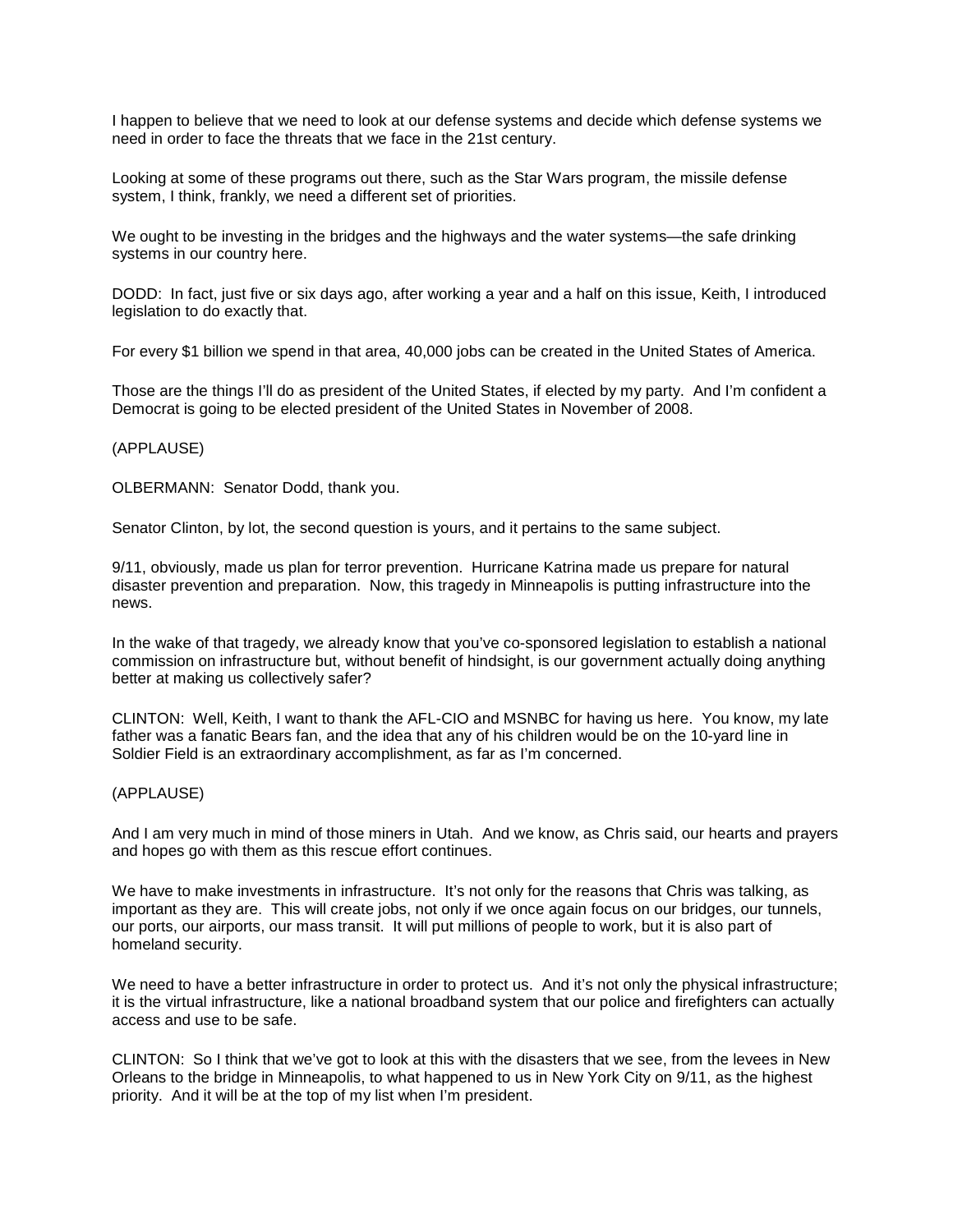## (APPLAUSE)

OLBERMANN: Thank you, Senator Clinton.

And, again, please, if you can hold your applause, we can get more questions in. Thank you kindly, audience.

Senator Obama, if we are not being proactive about everything to the degree perhaps we should in this country, what do you think we're not prepared for—what else are we not prepared for right now?

OBAMA: Well, first of all, I want to welcome everybody to Chicago, home of the NFC champions, the Chicago Bears.

## (APPLAUSE)

And I want to thank the AFL-CIO for organizing this extraordinary event.

Look, I don't believe that we are safer now than we were after 9/11, because we have made a series of terrible decisions in our foreign policy. We went into Iraq, a war that we should have never authorized and should not have been waged.

## (APPLAUSE)

It has fanned the flames of anti-American sentiment. It has, more importantly, allowed us to neglect the situation in Afghanistan. We know right now, according to the national intelligence estimates, that Al Qaida is hiding in the hills between Afghanistan and Pakistan.

And, because we have taken our eye off the ball, they are stronger now than at any time since 2001.

As president, I want us to fight on the right battlefield. And what that means is getting out of Iraq and refocusing our attention on the war that can be won in Afghanistan. And that also will allow us to free up the kinds of resources that will make us safer here at home because we'll be able to invest in port security, chemical plant security, all the critical issues that have already been discussed.

OLBERMANN: Senator Obama, thank you.

### (APPLAUSE)

Continuing on this subject of infrastructure, Senator Biden, this is not to direct this personally to you, but the case could be made that the nation's bridges, perhaps, particularly that one in Minnesota, have been deteriorating for more or less the period of time you've spent in the Senate and all of your colleagues have spent with you there.

Every member of this panel is either a current or former member of our legislative branch.

You have personally voted on hundreds of funding bills. Did you guys drop the ball on infrastructure?

BIDEN: I didn't drop the ball. Let me tell you, 1992, I proposed, as labor knows, a \$20 billion infrastructure bill, proposed by the mayors. We don't need any more studies. Of 560,000 bridges, 27 percent of them are in bad shape.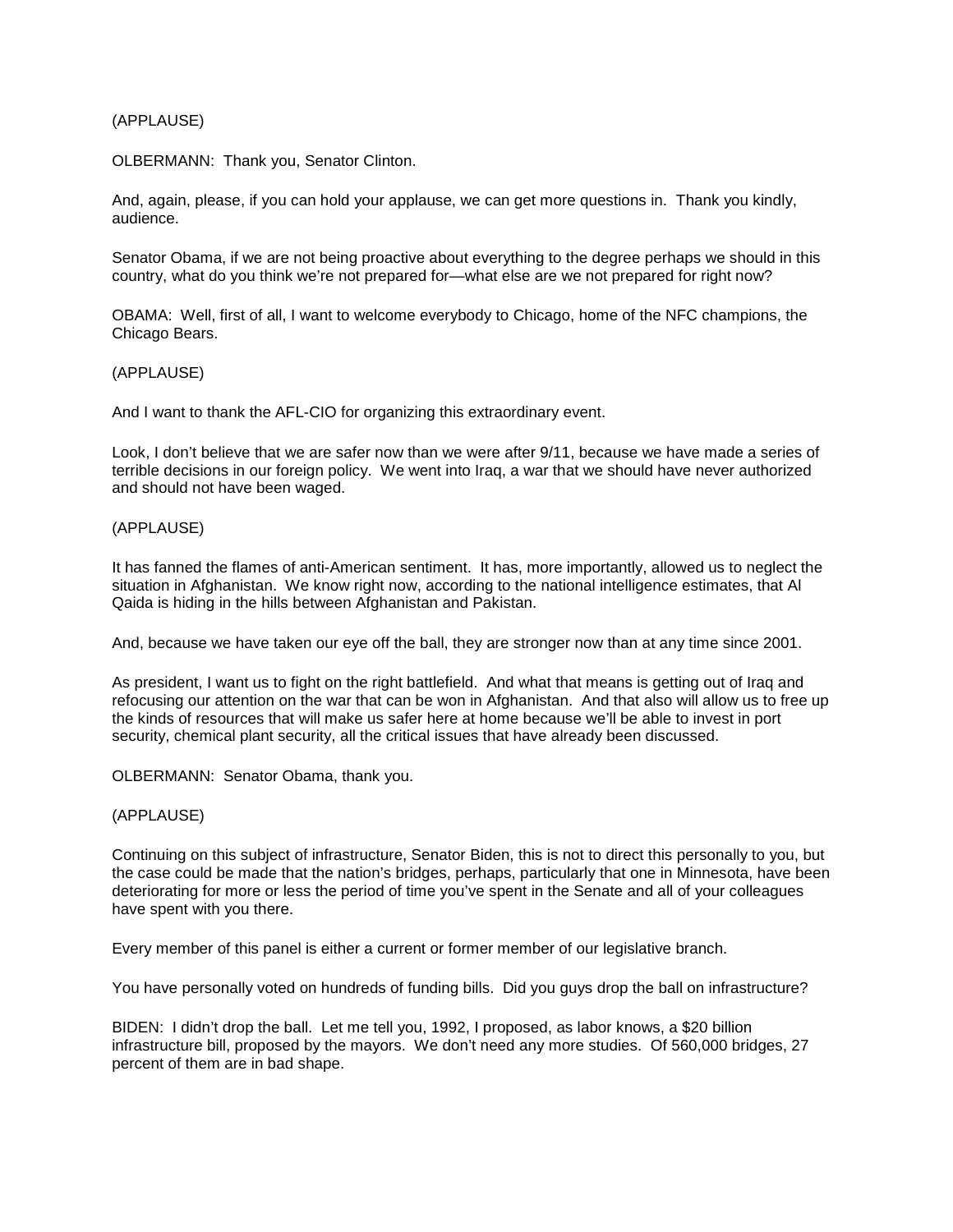We—I have been proposing, since the day after 9/11, that we spend \$980 million to refurbish the tunnels on the East Coast. More people tomorrow morning will be in Hillary's city, sitting in aluminum tubes, underneath, in six old tunnels that have no escape, no lighting, that, in seven—excuse me—than in 25 full 747s.

I've been pushing that from day one. My colleagues need to get on board. We don't need any more studies. We don't need any more operations. What we need is to put America back to work.

### (APPLAUSE)

Put them to work at a prevailing wage. Make us safer as a consequence of that. And when it comes to determining whether or not this administration has been responsible, I can hardly wait to debate Rudy Giuliani on the issue of whether we're safer or not.

The 9/11 Commission -- \$42 billion has not been funded -- \$42 billion.

BIDEN: These guys, Republicans, have been irresponsible about our infrastructure, our security, and the safety of this country.

### (APPLAUSE)

OLBERMANN: Thank you, Senator Biden.

Senator Edwards, of course, it's not just—it's not just money. It's a question of inconvenience in terms of fixing the American crumbling infrastructure.

How would you convince Americans that any inconveniences they would have to suffer—bridge closures, remodeling a subway system, as Senator Biden perhaps mentioned there—in addition to the cost, how would you convince them that these inconveniences are necessary to maintaining our infrastructure and making us collectively safer?

EDWARDS: Well, let me say, first, thank you to the AFL-CIO for hosting this forum. Thank you to all the men and women of organized labor for what you do every single day for working people in this country. We're all very proud to be here and proud to have been with you before tonight in the effort to help working people in this country.

I actually don't think it's very hard to convince the American people, given what's happened in Minneapolis, given what's just happened in the mine in Utah. The American people understand how serious this is. They want something done about the infrastructure.

But I think the fundamental question is: Who's going to bring about the change that has not occurred over the last three or four decades in Washington, D.C.?

Here's my belief. My belief is: We don't want to change one group of insiders for a different group of insiders. We need to give the power in America back to you and back to working men and women all across this country. And I do not believe we will see the kind of change that we need unless we begin to lead that change.

On Saturday, this past Saturday, I think a very stark contrast was presented to Democratic voters in this primary: What do you want to see done? I asked at that debate on Saturday here in Chicago whether all the Democratic candidates and whether the Democratic Party would say no from this day forward to Washington insider lobbyist money. We should say: This game is over; the system is rigged in Washington, D.C.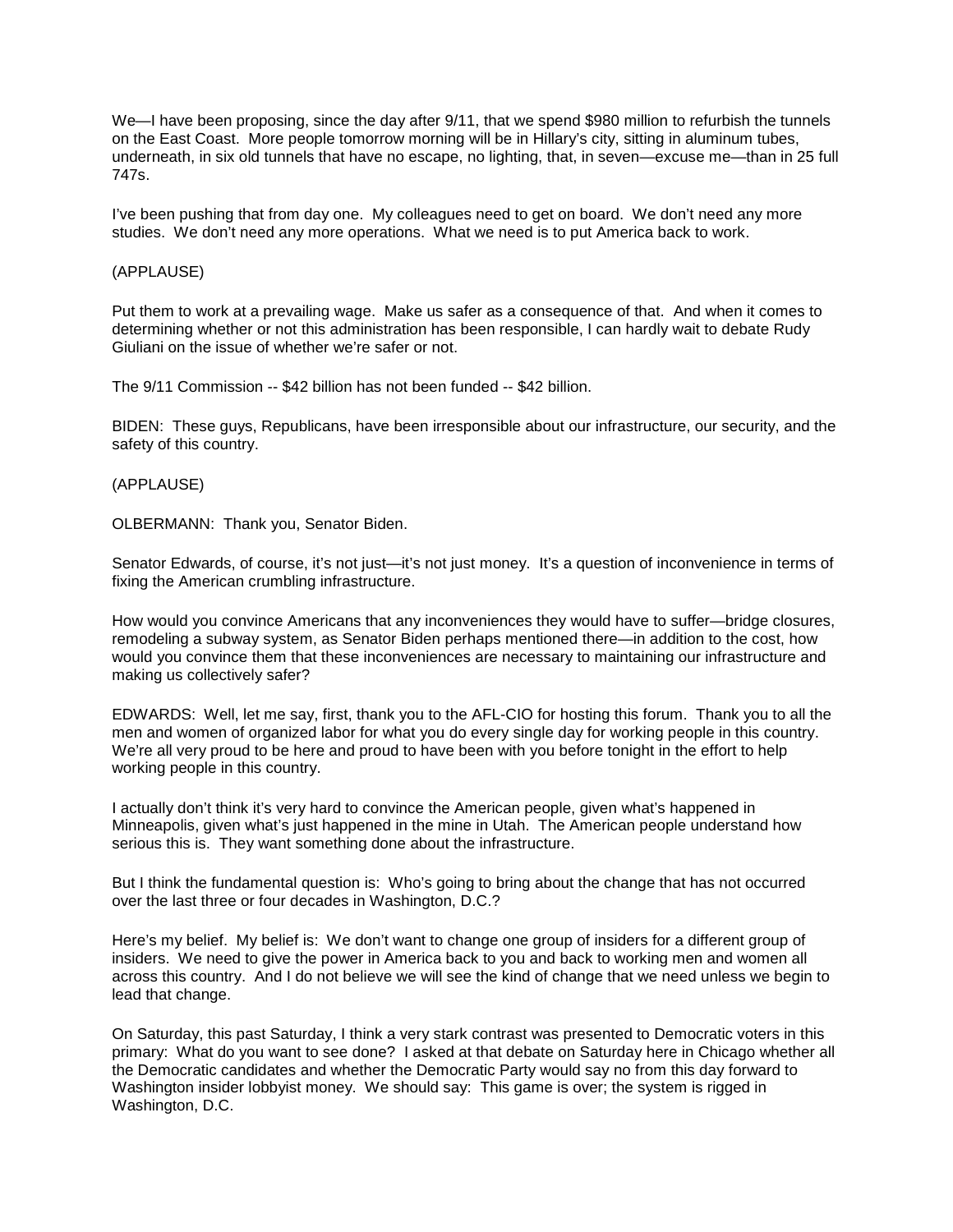EDWARDS: It is not working for you. It is not working for the American people.

And we're going to stand up to give the power in America back to you and back to all Americans who deserve it by saying no forever to lobbyist money in Washington, D.C.

OLBERMANN: Senator Edwards, thank you.

And, by the way, you have given us a foretaste of a conversation we will be having later on in our forum this evening.

But to continue on infrastructure, Congressman Kucinich, we are here to night in this beautifully and recently renovated Soldier Field, partially renovated due to about \$400 million in taxpayer money.

Should state and local—and in some cases, by proxy anyway— federal governments subsidize private businesses like sports teams by building them stadiums, when perhaps that choice is being made at the expense of infrastructure and bridges?

KUCINICH: I have actually involved in that for many years. Here is what I said in Cleveland. Instead of spending \$400 million or more for a stadium, why don't we just buy the team?

(LAUGHTER)

(APPLAUSE)

I mean, really, you know, that's where the money is. So I think that we ought to be talking about an approach that gets people a return for their investment.

Now, with respect to infrastructure, for the third time I have introduced a bill. This time it is H.R. 3400. It is a bipartisan bill. Congressman LaTourette of Ohio is with me on it.

Here is what it will do. It will create millions of new jobs rebuilding America's infrastructure, rebuilding roads, water systems, sewer systems, bridges. I have been on this for many years. It will create jobs for laborers, for iron workers, for carpenters, for people who are involved in infrastructure—millions of new jobs, and create a Federal Bank of Infrastructure Modernization.

Now, the time to talk about infrastructure is a little bit late after Katrina. It is a little bit late after the bridge has fallen in Minneapolis. But I've been there and I understand the implication.

Why do you need an infrastructure? You need an infrastructure so you can create a basis for jobs. I want a new American manufacturing policy where the maintenance of steel, automotive, aerospace and shipping is seen as vital to our national security.

KUCINICH: And I want to see America take a new direction in trade as part of this, and that means it's time to get out of NAFTA and the WTO...

# (APPLAUSE)

... and have trade that's based on workers' rights: the right to organize, the right to collective bargaining, the right to strike...

## OLBERMANN: Congressman?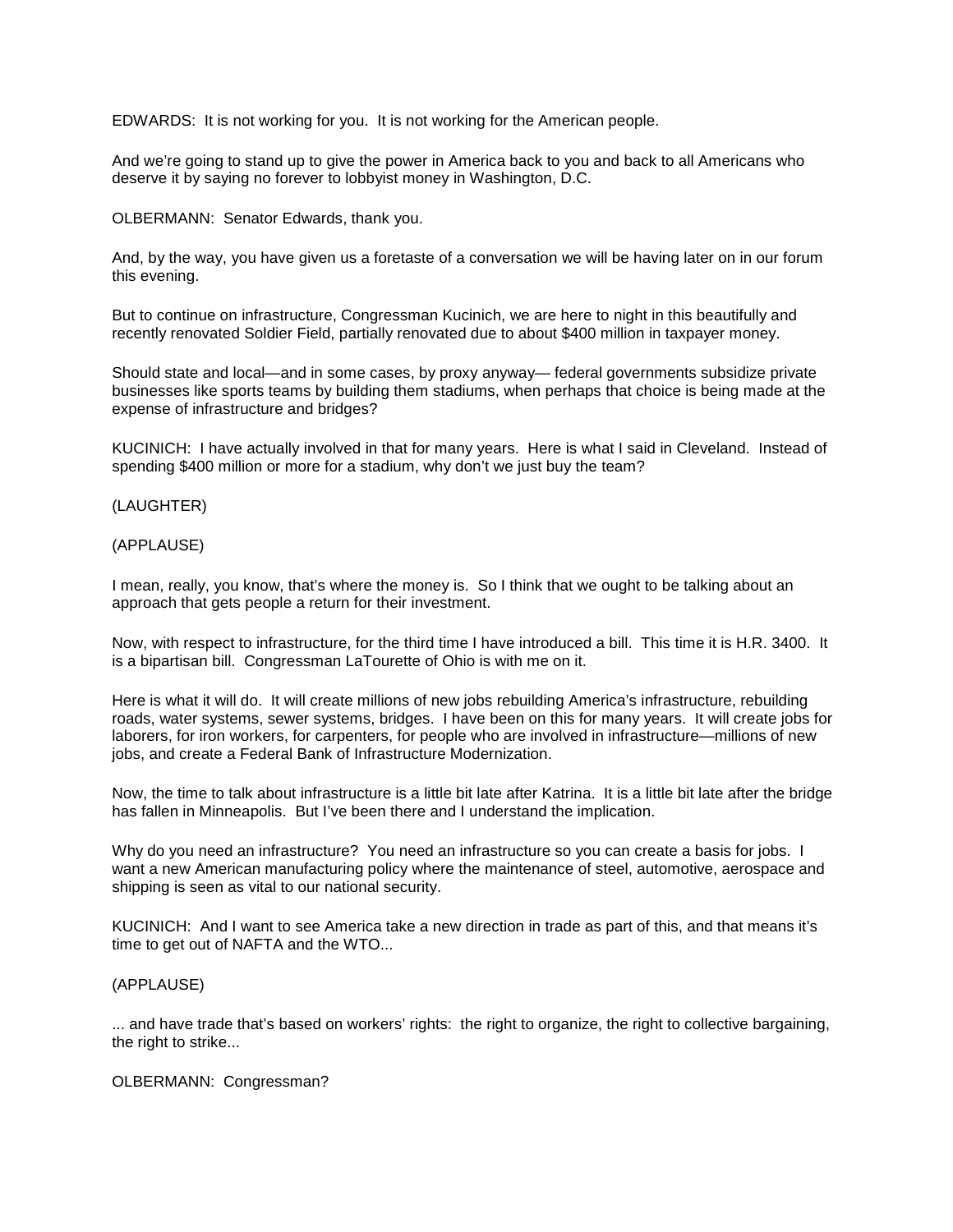KUCINICH: ... the right to decent wages and benefits, and on and on. I'm here as the workers' candidate. Thank you.

OLBERMANN: Thank you, Congressman. And please—and once again, we appreciate the applause and we appreciate the sincerity of your emotions, but the less applause we have, the more questions we can get in.

And, in this case, I'm going to take one of my discretionary follow-up questions and ask Senator Obama particularly about this stadium. You were in the Illinois Legislature when Soldier Field was funded. You voted for it although you seemed reluctant at the time. Was it the right call? And give me your answer in 30 seconds.

OBAMA: Absolutely it was the right call because it put a whole bunch of Illinois folks to work, strong labor jobs were creating in this stadium and, at the same time, we created an enormous opportunity for economic growth throughout the city of Chicago. And that's good for the state of Illinois.

OLBERMANN: Thank you, Senator.

Governor Richardson, there is a push in some parts of this country to take the next step that we've seen in so many other parts of government business: sell the toll roads to private companies. Would that be a better way to fix this problem? Can we really outsource it, farm it out?

RICHARDSON: No, privatization is not the answer. But let me just say to all the union members here, I am proud to have gotten your support: financial and workers in my campaigns. I am here as a congressman, as a governor, as an elected official because of you. And I thank you and I will continue taking your financial support.

# (LAUGHTER)

Here's one way that I believe we can finance our infrastructure

in this country. I would start out by the Congress eliminating the \$23 billion they put forth for congressional earmarks.

RICHARDSON: I would also ensure that corporate welfare, \$73 billion worth, is eliminated as a way to reduce the debt.

But we have to invest in our power grid. We have to invest in our bridges, in our highways. I was able to do that as governor of New Mexico, \$1.5 billion worth of highway construction to repair our bridges, to repair our highways, to bring commuter rail.

We have to start thinking about new infrastructure in America. We have to start thinking about making sure we have strong land use policies, smart growth. The government should be a partner with the states and localities in building commuter rail, light rail, new forms of transportation that—besides repairing our highways and our bridges.

OLBERMANN: Governor, thank you.

Let's move on to another important topic for this audience in particular, the subject of trade. Senator Edwards had touched on this, Senator Clinton. Over the weekend, this past weekend, you expressed some disappointment that NAFTA, in your words, did not realize the benefits that it was promised—it promised, rather.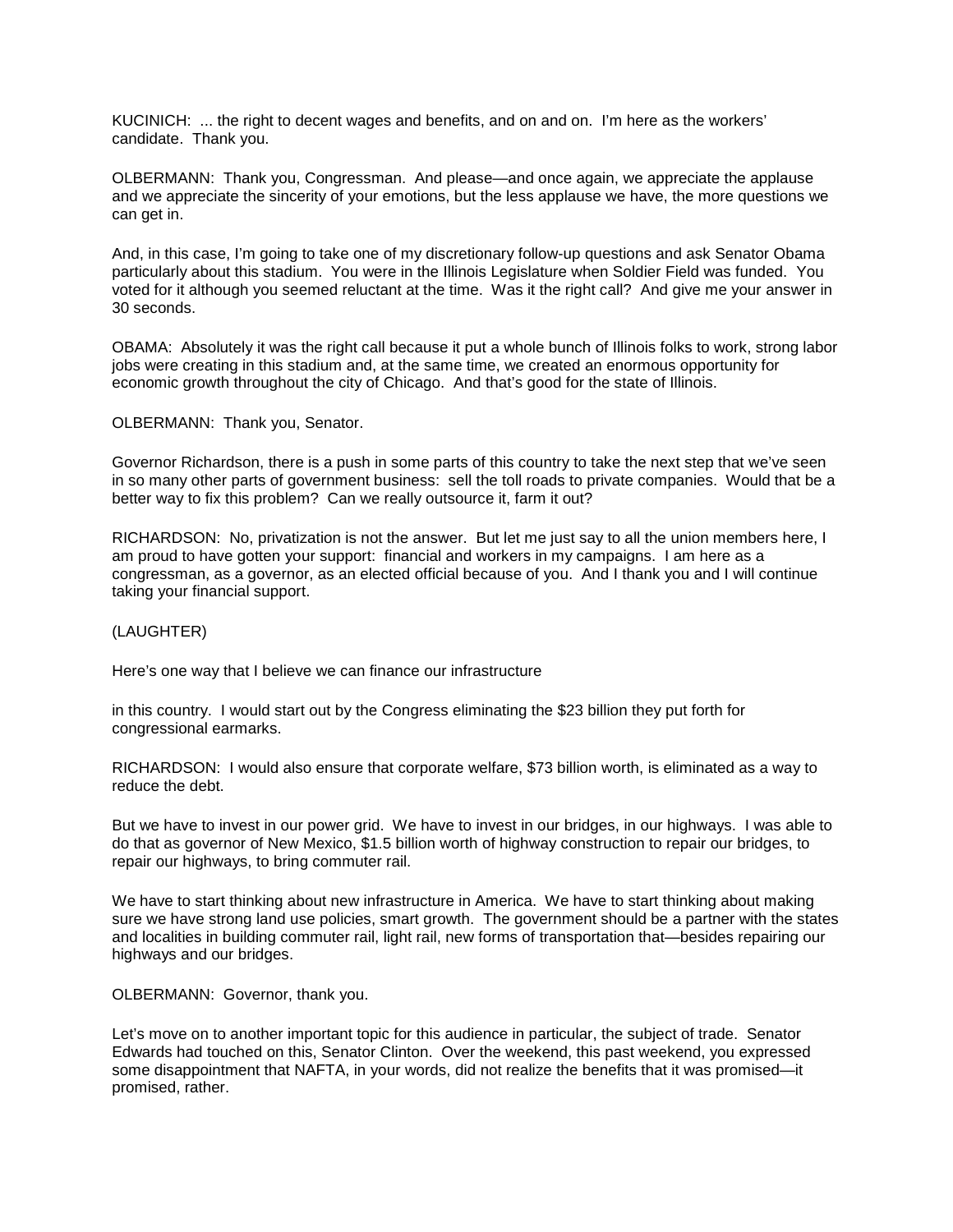### How would you fix it?

CLINTON: Well, I have said that for many years, that, you know, NAFTA and the way it's been implemented has hurt a lot of American workers. In fact, I did a study in New York looking at the impact of NAFTA on business people, workers and farmers, who couldn't get their products into Canada despite NAFTA.

CLINTON: So clearly we have to have a broad reform in how we approach trade. NAFTA's a piece of it, but it's not the only piece of it.

I believe in smart trade. I've said that for years. Pro-American trade; trade that has labor and environmental standards; that's not a race to the bottom, but tries to lift up not only American workers but also workers around the world.

It's important that we enforce the agreements we have. That's why I've called for a trade prosecutor to make sure that we do enforce them.

The Bush administration has been totally missing in action. They haven't been enforcing the trade agreements, at all.

It's important that we have good information to make judgments. And when I looked at some of the trade agreements that the Bush administration sent our way—I voted against CAFTA. I don't want to give fast track authority to this president.

So we've got to have a better approach to what we're going to do when it comes to trade around the world.

CLINTON: And it's important that we have an idea of how to maximize the benefits from the global economy, while minimizing the impact on American workers.

That includes things like real trade adjustment assistance and other support.

But finally, Keith, we've got to have a source of new jobs. That's why we've got to invest in energy. We can create millions of new jobs if we go toward renewable energy.

Those are not jobs that will be outsourced. Those are jobs that will actually save us money and create jobs right here in America.

OLBERMANN: All right. Thank you, Senator.

We're going to...

(APPLAUSE)

On a couple of occasions tonight, we want everyone on the record on a particular issue. So let me do this in 30 seconds, and literally go left to right, with Senator Clinton having already established her stance on this.

Would you scrap NAFTA or fix it?

Governor Richardson, 30 seconds.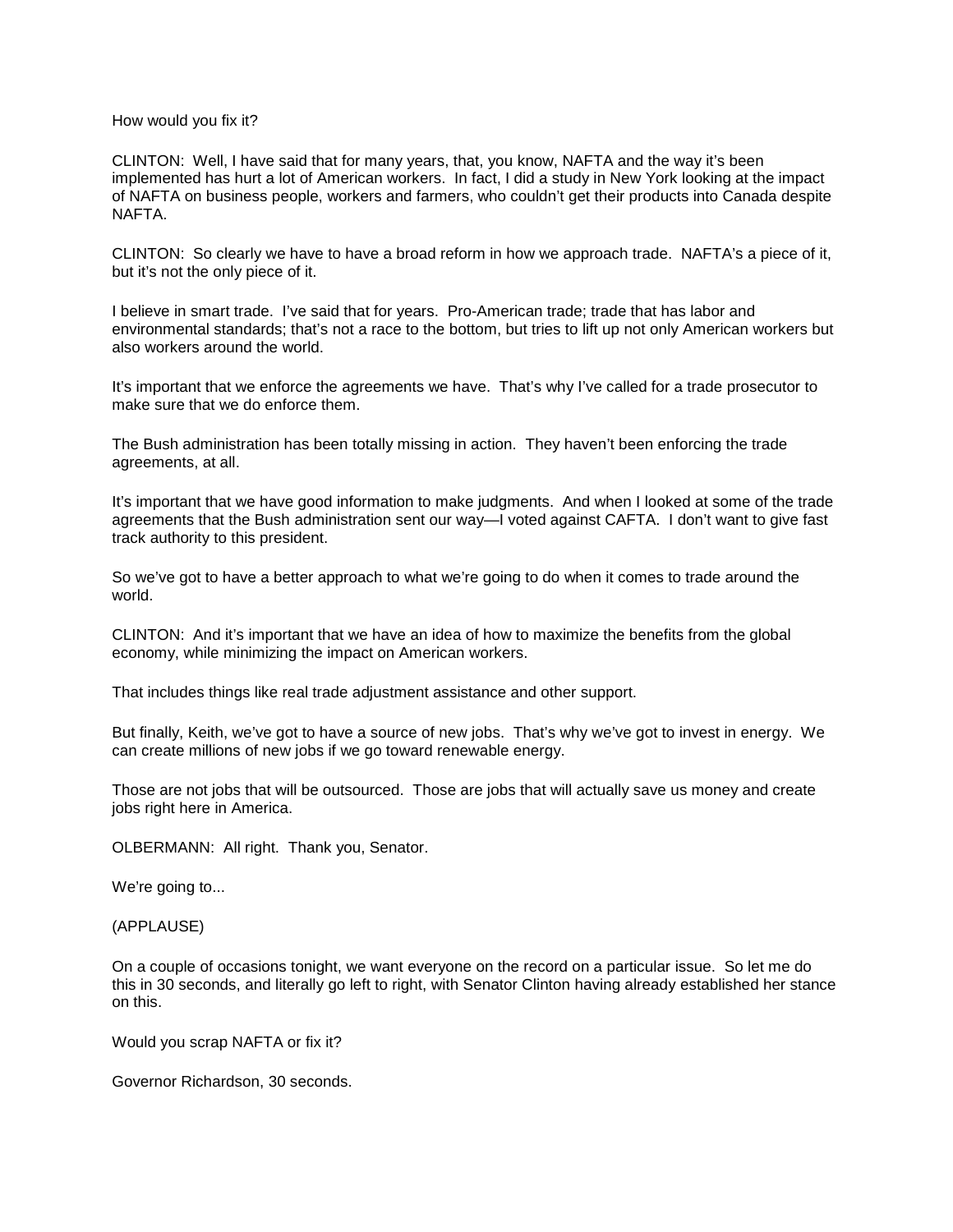RICHARDSON: We should never have another trade agreement unless it enforces labor protection, environmental standards and job safety.

RICHARDSON: What we need to do is say that from now on America will adhere to all international labor standards in any trade agreement.

No child labor; no slave labor; freedom of association; collective bargaining, that is critically important; making sure that no wage disparity exists.

Something else that I will also do. My first day as president I will get rid of all the union-busting attorneys at the Department of Labor and OSHA and all our agencies.

(APPLAUSE)

OLBERMANN: Governor Richardson, thank you.

We're not going to contain the applause, I'm afraid. It's going to come out of my time, I know.

As we continue, scrap NAFTA, Senator Obama, or fix it?

OBAMA: I would immediately call the president of Mexico, the president of Canada, to try to amend NAFTA, because I think that we can get labor agreements in that agreement right now.

OBAMA: And it should reflect the basic principle that our trade agreements should not just be good for Wall Street; it should also be good for Main Street.

And the problem that we've had is that we've had corporate lobbyists; oftentimes, involved in negotiating these trade agreements. But the AFL-CIO hasn't been involved. Ordinary working people have not been involved.

And we've got to make sure that our agreements are good for everybody, because globalization right now is creating winners and losers, but the problem is it's the same winners and the same losers each and every time.

And we've got to mix it up. And that does mean, by the way, that you've got to have a president in the White House who is not subject simply to the whims of corporate lobbyists.

And that issue is going to be something that I think should be important throughout this campaign: Are we going to make certain that you have a voice in Washington and not just those who are paying the big money in Washington to have that opportunity to negotiate?

OLBERMANN: All right. To continue with this in a 30-second fashion, Senator Biden, scrap NAFTA or fix it?

BIDEN: I hope that red light is going to malfunction for me too.

(LAUGHTER)

Only kidding.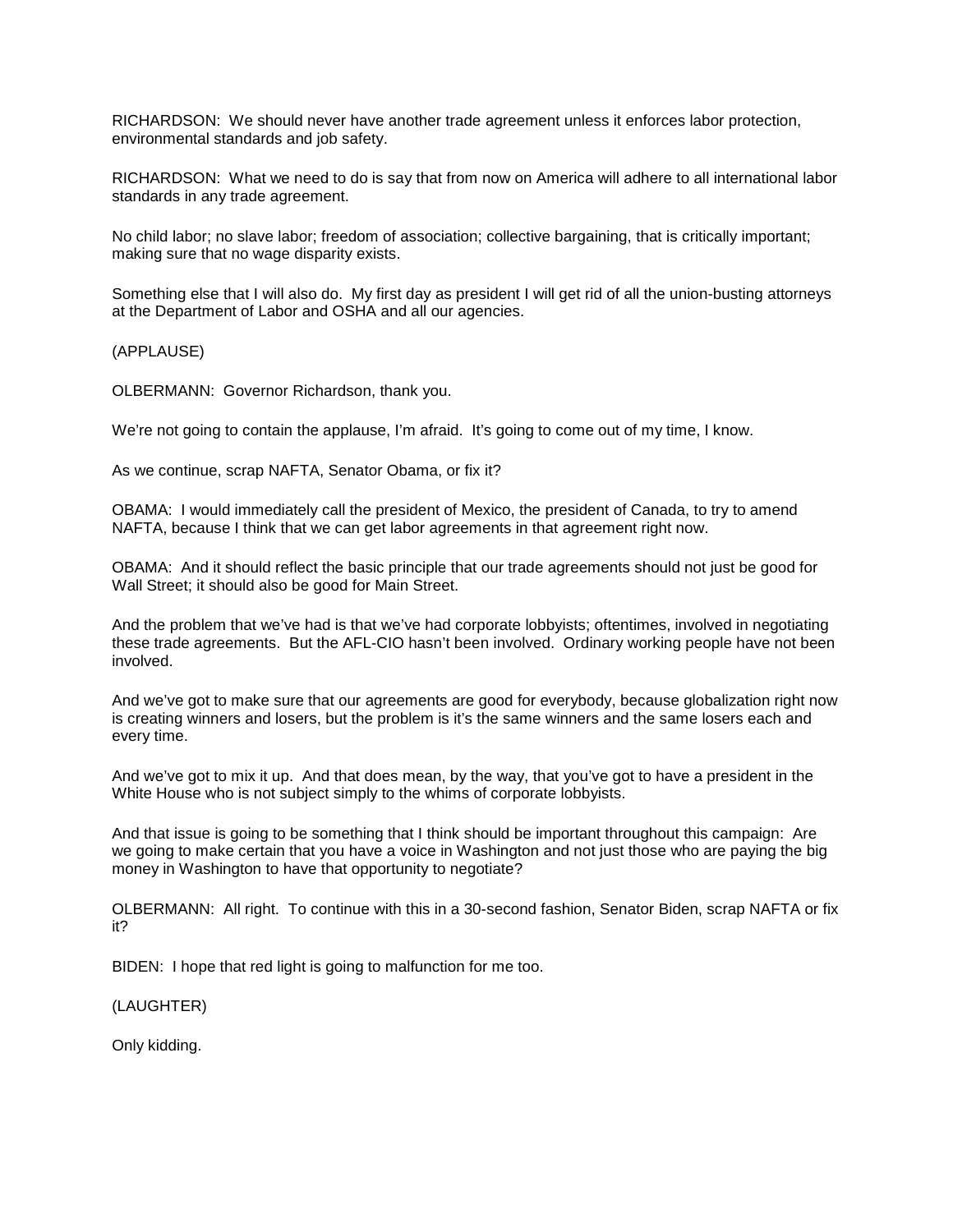Hey, look, the president's job is to create jobs, not to export jobs. And the idea that we are not willing to take the prime minister of Canada and the president of Mexico to the mat to make this agreement work is just a lack of presidential leadership.

I would lead. I would do that. I would change it.

OLBERMANN: Thank you, Senator Biden.

Senator Dodd, scrap it...

BIDEN: In time.

OLBERMANN: Yes, in time. Scrap it or fix it?

DODD: No, I agree it requires modification, but we also need to do something else here. In addition to having trading agreements that include labor, environmental health provisions in them and insisting upon those provisions in any trading agreement here, we need to stop exporting the jobs in the country that already are here. I offered legislation—by banning the outsourcing of jobs—in the Senate.

DODD: You know, one of the things that labor does that I've always admired is you listen to the speeches that are given, but one of the things you've always wanted to know is: "I have a better idea about where you're going to take me if I know where you've been."

Now, I'm proud to say, for 26 years, on every major issue that labor's been involved in, I've stood with you. I've stood with labor and banning the outsourcing of jobs, of offset contracts, of (inaudible) picketing, of plant-closing legislation. We need to stand up for the American worker because that's the best way to create the jobs in the United States.

(APPLAUSE)

OLBERMANN: Senator Dodd, thank you.

Senator Edwards, you touched on this before, but please take 30 seconds. Scrap it or fix it?

EDWARDS: It needs to be fixed, but the first thing I want to say is: NAFTA is a perfect example of the bigger problem. This deal was negotiated by Washington insiders, not by anybody in this stadium tonight.

And the question is: When are we going to change it? It's cost us a million jobs. We need environmental and labor standards. We need, actually, the Justice Department prosecuting the standards under NAFTA.

But the last thing I want to say—and I want everyone to hear my voice on this—the one thing you can count on is you will never see a picture of me on the front of Fortune magazine saying, "I am the candidate that big, corporate America is betting on."

That will never happen. That's one thing you can take to the bank.

### (APPLAUSE)

OLBERMANN: Senator Edwards, thank you.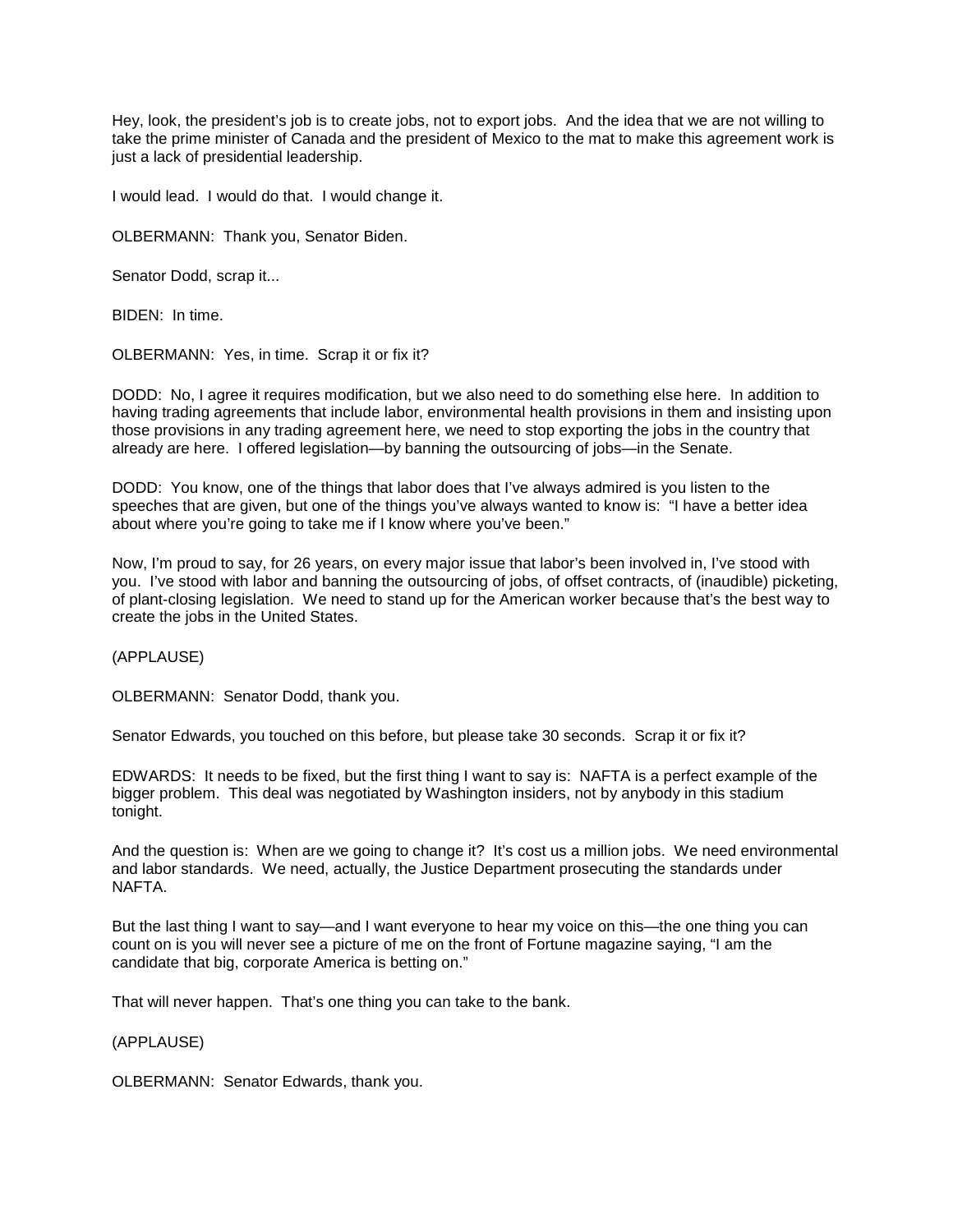Congressman Kucinich, scrap NAFTA or fix it?

KUCINICH: You asked a direct question. I think it deserves a direct answer. In my first week in office, I will notify Mexico and Canada that the United States is withdrawing from NAFTA. I will notify the WTO we're withdrawing from the WTO.

## (APPLAUSE)

We need a president who knows what the right thing is to do the first time, not in retrospect. And I think that we need to go back to trade—excuse me. We need to go forward to trade that's based on workers' rights, human rights and environmental quality principles.

KUCINICH: No one else on this stage could give a direct answer because they don't intend to scrap NAFTA. We're going to be stuck with it.

And I'm your candidate if you want to get out of NAFTA. Let's hear it. Do you want out of NAFTA? Do you want out of the WTO?

(APPLAUSE)

OLBERMANN: Congressman?

KUCINICH: Tell these candidates: Listen to the workers. Listen to the voices of the workers of America.

(APPLAUSE)

OLBERMANN: Congressman, forgive me—Congressman, forgive me...

KUCINICH: Thank you.

OLBERMANN: ... you're undermining my cause here to try to contain some of the applause.

We also—we did have, I believe, Senator Clinton, a veiled

reference to someone on this panel in Senator Edwards' answer. And I

think I'd be remiss if I did not give you an additional 30 seconds to reply to that.

CLINTON: Well, I am—I'm just—I'm just taking it all in. You know, I've noticed in the last few days that a lot of the other campaigns have been using my name a lot.

But I'm here because I think we need to change America.

CLINTON: And it's not to get in fights with Democrats. I want the Democrats to win. And I want a united Democratic Party...

(APPLAUSE)

... that will stand against the Republicans.

(APPLAUSE)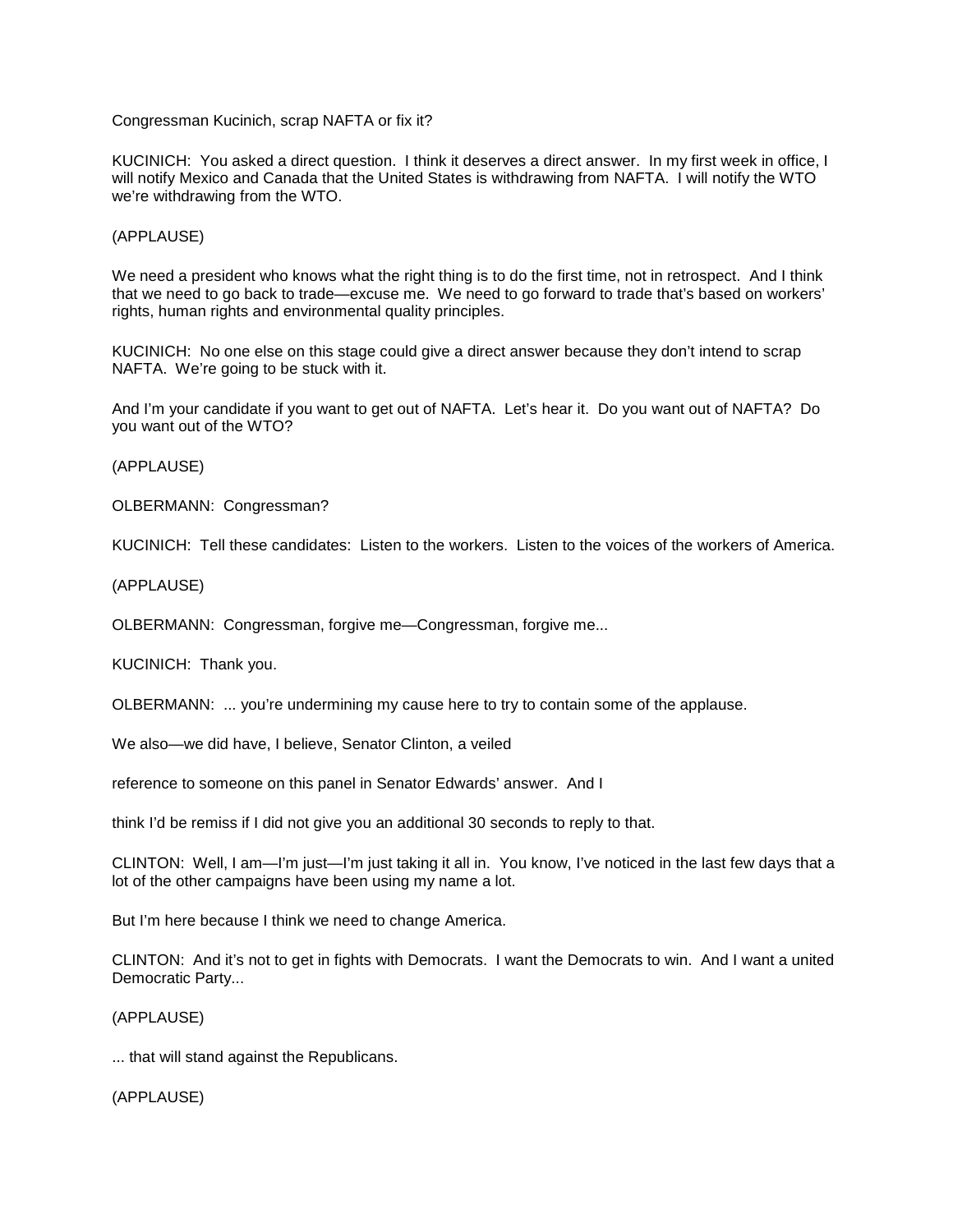And I will say that, for 15 years, I have stood up against the right-wing machine. And I've come out stronger.

So if you want a winner who knows how to take them on, I'm your girl.

## (APPLAUSE)

OLBERMANN: I'm just wondering if Stephen A. Douglas and Abraham Lincoln had a moderator and if he had to try to quiet the crowd down.

# (LAUGHTER)

Totally unconnected to that, but back to our original topic, Senator Obama, the flip side to fair trade, obviously—if buying American costs more, and in many cases it does, how do you convince a working family that's struggling to get by on a tight budget and, in part, makes makes ends meet using \$10 Tshirts for their kids, that buying American is still best for them, no matter what the price is?

OBAMA: Look, people don't want a cheaper T-shirt if they're losing a job in the process. They would rather have the job and pay a little bit more for a T-shirt.

## (APPLAUSE)

And I think that's something that all Americans could agree to.

But this raises a larger point, which is globalization is here, and we should be trading around the world. We don't want to just be standing still while the rest of the world is out there taking the steps that it needs to in order to expand trade.

The question is: On whose behalf is the president negotiating? Is he or she negotiating on behalf of the people in this stadium or are you only negotiating on behalf of corporate profits?

And that is an important issue, and it is an important distinction that we have to make.

One other thing that has to be mentioned: Congress has a responsibility because we've got, right now, provisions in our tax code that reward companies that are moving jobs overseas instead of companies that are investing right here in the United States of America.

OBAMA: And that is a reflection of the degree to which special interests have been shaping our trade policy. That's something that I'll end.

OLBERMANN: Senator Obama, thank you.

We're going to try to do this, if we would all stay to 30 seconds here, to close out this segment on the subject of trade. And I'm also not going to go along with my friends at NBC Sports who asked me to mention that the Beijing Olympics starts one year from today.

# (LAUGHTER)

But 28 percent of those surveyed—and we'll just go in order from Governor Richardson on down -- 28 percent of those surveyed in the latest NBC-Wall Street Journal poll perceived China as an ally.

More than half this nation views China as an adversary. Which do you think it is, ally or adversary, sir?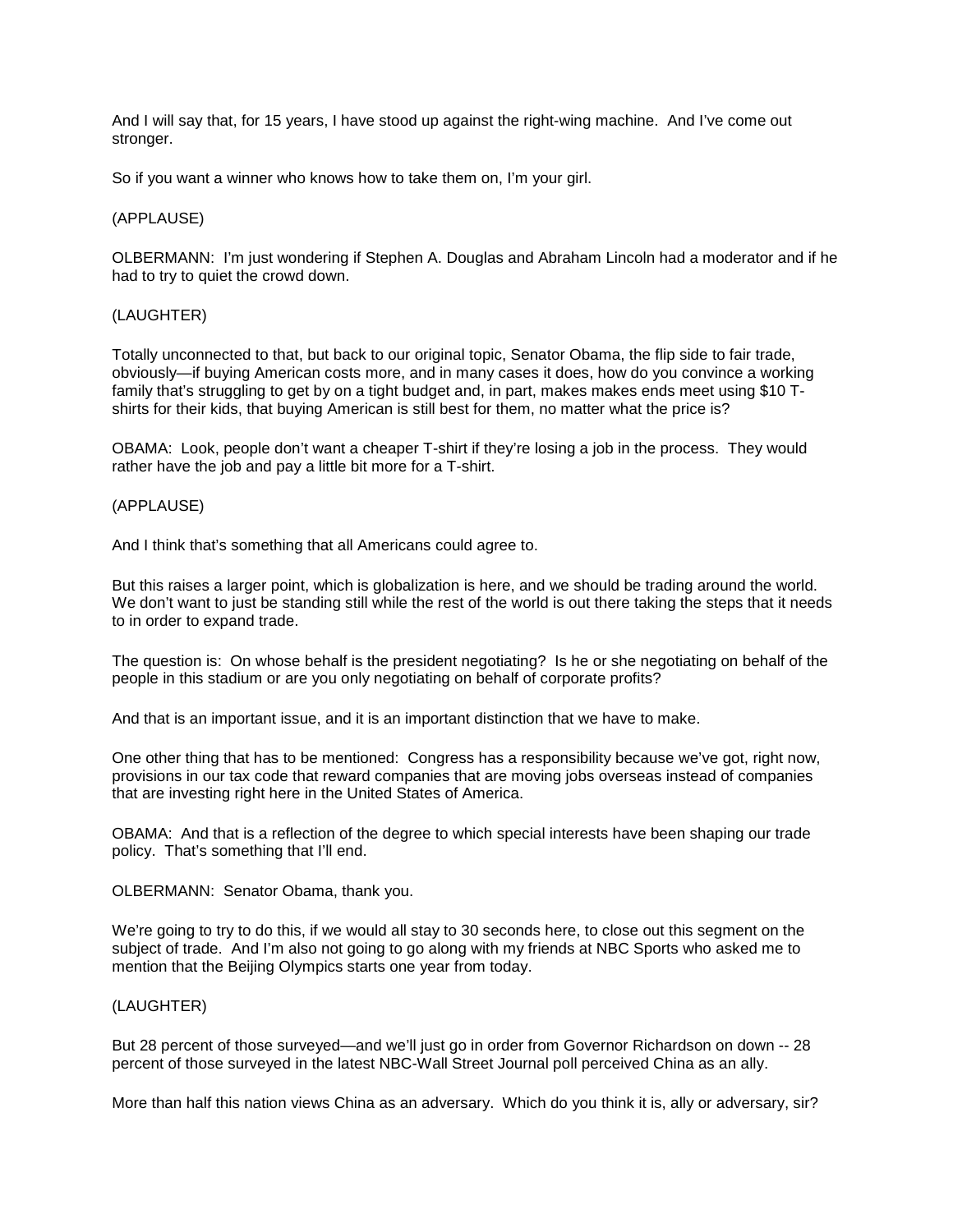RICHARDSON: China is a strategic competitor.

RICHARDSON: And we've got to be tougher on China when it comes to human rights and trade. We've got to say to China, you've got to stop fooling around with currency; you've got to find ways to be more sensitive to your workers; you've got to do more, China, in the area of human rights around the world, like put pressure on the Sudan to stop the genocide in Darfur.

## (APPLAUSE)

But we have to have a relationship with China that is realistic. We have to have a relationship that involves both strategic competition and common interest.

Here's what I would do.

OLBERMANN: Governor, I'm going to have to cut you off or we're not going to be able to get through to everyone in the line here.

Senator Obama, is China an ally or an adversary?

OBAMA: China is a competitor, but they don't have to be an enemy, as long as we understand that they are going to be negotiating aggressively for their advantage. And we've got to have a president in the White House who's negotiating to make sure that we're looking after American workers.

That means enforcing our trade agreements. It means that, if they're manipulating their currency, that we take them to the mat on this issue.

OBAMA: It means that we are also not running up deficits and asking China to bail us out and finance it, because it's pretty hard to have a tough negotiation...

(APPLAUSE)

... when the Chinese are our bankers, and that's something that we're going to have to change.

OLBERMANN: Senator, thank you.

Senator Biden, we have two votes for competitor. Is China an ally or an adversary?

BIDEN: They're neither. The fact of the matter is, though, they hold the mortgage on our house.

(APPLAUSE)

This administration, in order to fund a war that shouldn't be being fought and tax cuts that weren't needed for the wealthy, we're now in debt almost \$1 trillion, a \$1 trillion to China.

We better end that war, cut those taxes, reduce the deficit and make sure that they no longer own the mortgage on our home.

OLBERMANN: Senator Biden, thank you.

## (APPLAUSE)

Senator Clinton, China, an ally or an adversary?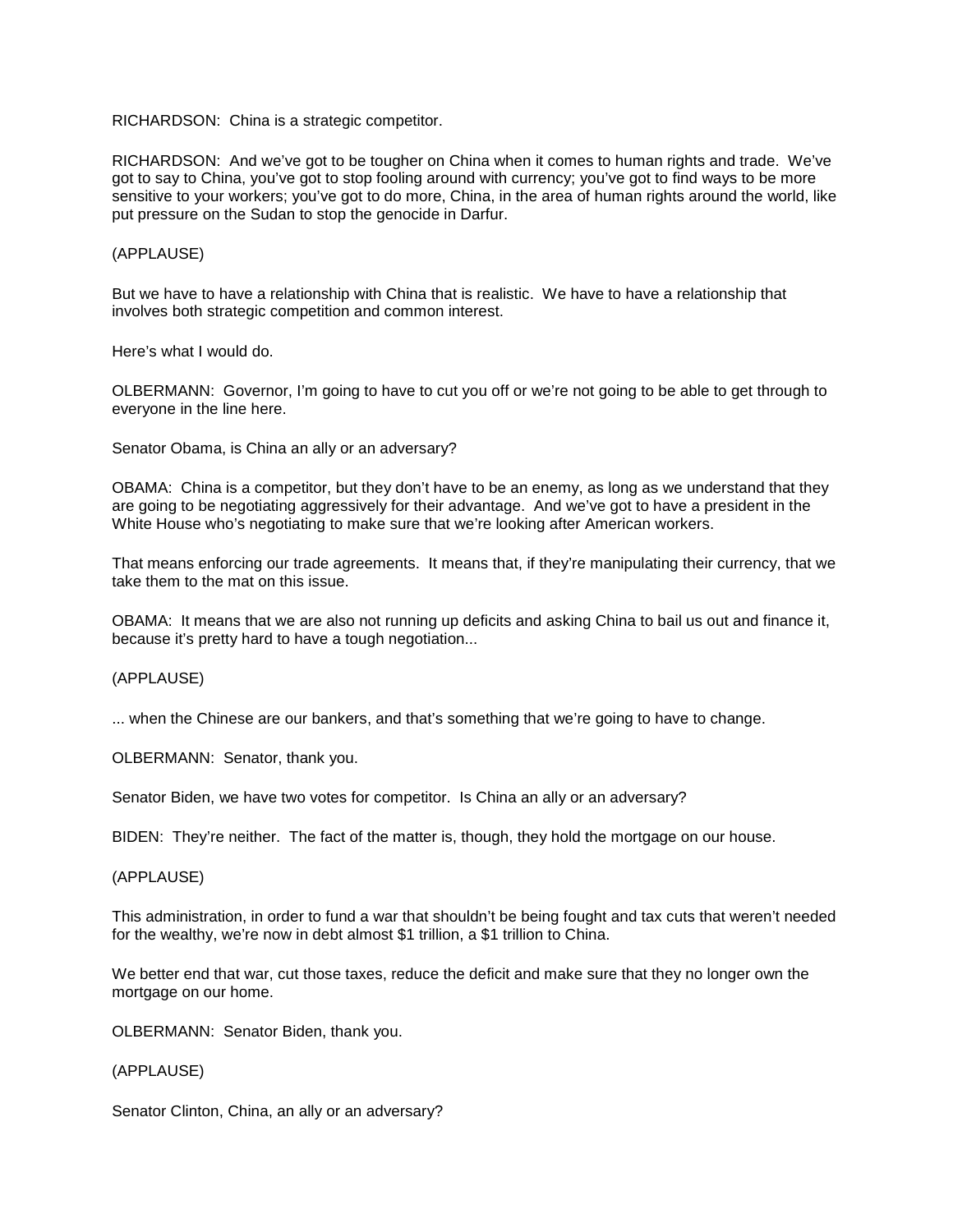CLINTON: I want to say amen to Joe Biden, because he's 100 percent right. You know, six and a half years ago, we had a balanced budget and a surplus.

CLINTON: Now we are in deep debt with a rising deficit. And it is absolutely true that George Bush has put it on the credit card, expecting our children and grandchildren to pay for it.

We've got to get back to fiscal responsibility in order to undercut the Chinese power over us because of the debt we hold. We also have to deal with their current manipulation. We have to have tougher standards on what they import into this country. I do not want to eat bad food from China or have my children having toys that are going to get them sick.

(APPLAUSE)

So let's be tough on China going forward.

OLBERMANN: Senator Clinton, thank you.

Senator Dodd?

DODD: Well, again, I'd agree with what's been said here. In fact, last week I passed legislation out of the committee to deal with the Chinese currency situation. It's a massive subsidy for them in terms of disadvantaging our manufacturers here.

And I would say they're competitive, but be careful. It's getting close to adversary. Let's not have any illusions here.

DODD: China is investing a great deal of its resources in building up a military capacity. And in the 21st century, we better recognize here that while they're competitors today, if we're not careful here, that we could face some serious problems with China in the latter part of this century.

We need to be insisting, Keith, that for every product or every ability they—on our shelves here, we need to be insisting that we have access to their shelves, to their marketplaces.

(APPLAUSE)

That's not happening. And it needs to stop.

OLBERMANN: Senator, thank you.

Senator Edwards, China, is it an ally or an adversary?

EDWARDS: China is a competitor, but besides all the things that have been said and needs to be these statements are all correct about them holding American debt, about our trade deficit. No one's mentioned human rights abuses, but there are huge human rights abuses going on in China.

But the other thing I want to mention is there's also a trade safety issue here. What about 2 million toys that have come into the United States and had to be recalled from China? How about the fact that we don't have real country-of-origin labeling that the United States of America actually enforces so the American people know what they're buying, where it's coming from.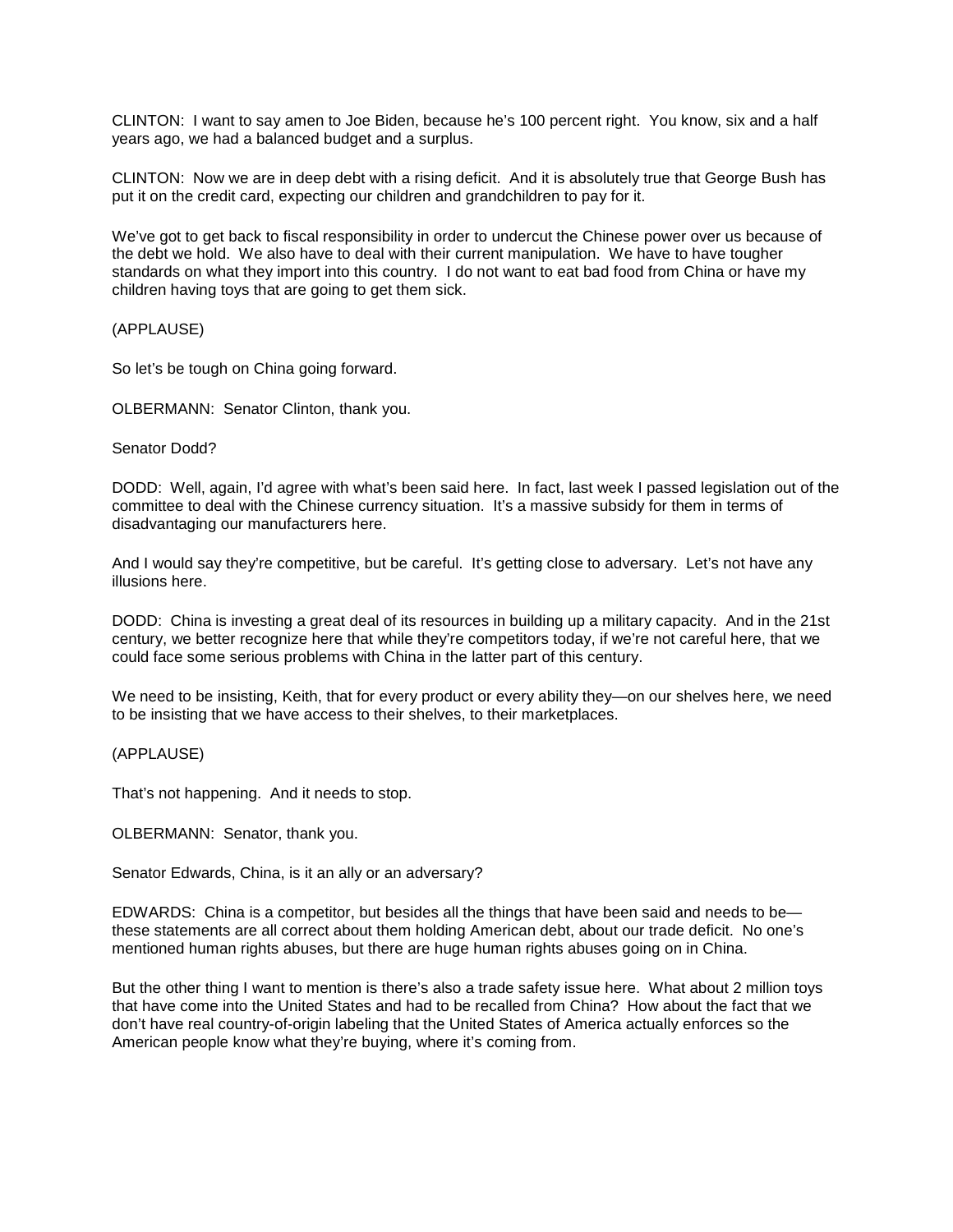We should have a president of the United States who enforces country-of-origin labeling. We should have a Consumer Product Safety Commission that's not looking out for big multinational corporations, but is actually looking out for the safety of our children here in America.

(APPLAUSE)

OLBERMANN: Thank you, Senator Edwards.

Congressman Kucinich?

KUCINICH: The time to worry about China trade was really when some of my friends up here on the stage actually voted for most favored nation.

Now, as president, my most favored nation is America.

And I want to say, you know, there was a myth when I was growing up in Cleveland that if you dig a hole deep enough, you'll get to China. We're there. And we need to have a president that understands that...

## (APPLAUSE)

... and is ready to take a whole new direction and change trade with China.

## (APPLAUSE)

Thank you very much. A working person's president.

Thank you.

OLBERMANN: Congressman Kucinich, great thanks.

A hint to our candidates, our next topic will be of great interest to you. The subject will be Iraq after this break.

### (COMMERCIAL BREAK)

OLBERMANN: And we're back at the AFL-CIO forum with our presidential candidates.

Thank you for your time here on MSNBC.

And, as we promised, the subject is going to be Iraq. And we're going to go down the line here in 30 seconds, from left to right, starting with Governor Richardson.

Here's something that an Iowa voter has asked be answered: "If you get us out of Iraq and somehow Al Qaida takes over anyway, what will you do then?"

RICHARDSON: I will take whatever steps are necessary to protect the security of the United States. By withdrawing from Iraq, the real peace and reconciliation in that country can begin. We can get the three groups together. We can have an all-Muslim peacekeeping force. We can have a donor conference to rebuild that country.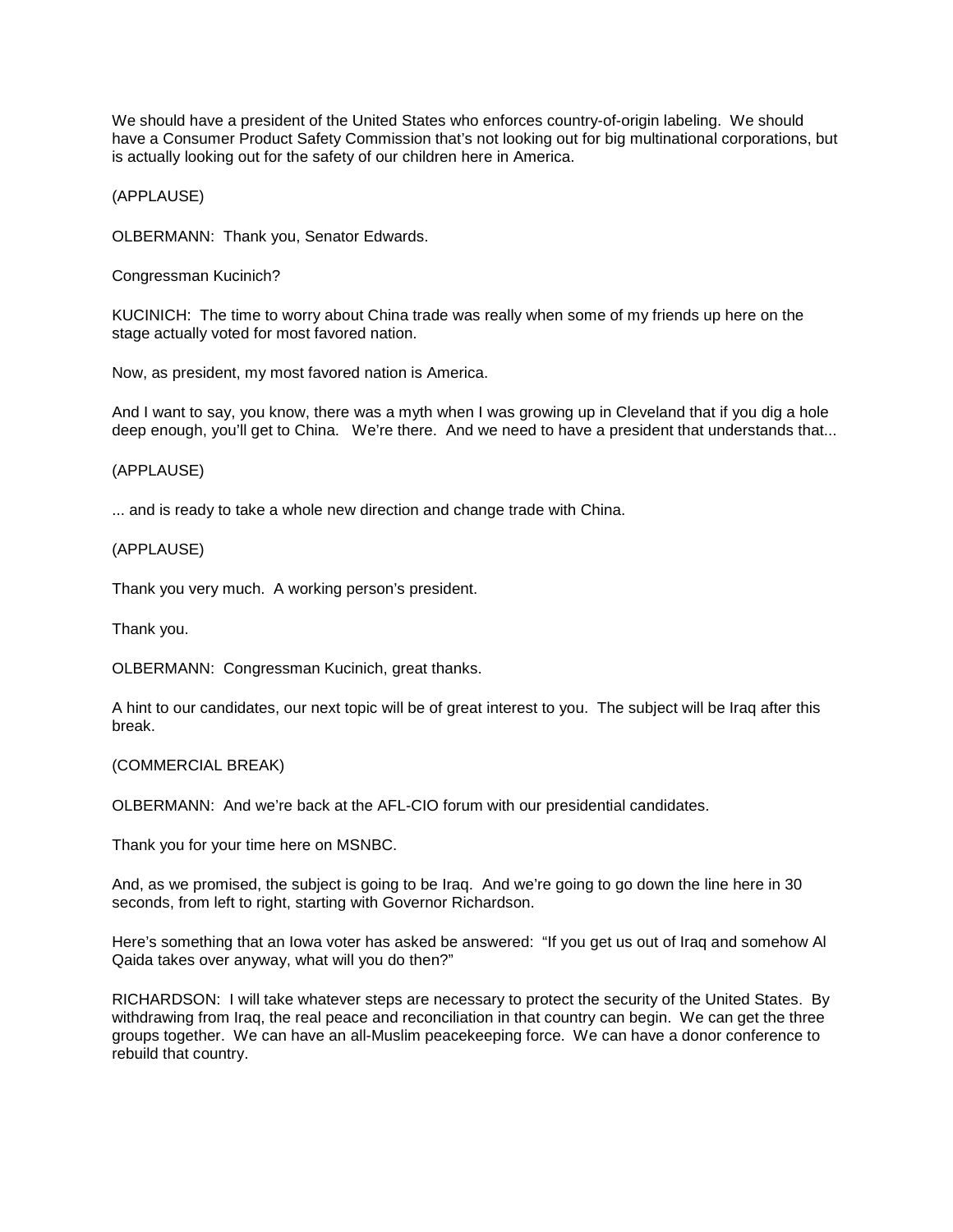And then we can focus on what really affects American foreign policy: the rights against international terrorists; greenhouse gas emissions—reducing greenhouse gas emissions; and, third, a measure to ensure that there are no dirty bombs and a number of fissionable material around the world.

OLBERMANN: Governor, thank you.

Senator Obama, that same hypothetical—and I know it's that, but this question is asked by a voter in Iowa: "If you get us out of Iraq, and somehow Al Qaida does take over, what do you do then?"

OBAMA: Look, if we followed my judgment originally, we wouldn't have been in Iraq.

(APPLAUSE)

We're here now, and we've got no good options. We got bad options and worse options.

It is my strong belief, and I introduced legislation back in January, that the only way we're going to stabilize Iraq and make sure that Al Qaida does not take over in the long term is to begin a phased redeployment, so that we don't have anti-American sentiment as a focal point for Al Qaida in Iraq.

We can still have troops in the region, outside of Iraq, that can help on counterterrorism activities. And we've got to make sure that they don't establish long-term bases there. But right now, the bases are in Afghanistan and in the hills between Afghanistan and Pakistan. That's where we've got to focus.

OLBERMANN: Thank you, Senator.

Senator Biden, what do you do if that hypothetical occurs?

BIDEN: Bush has not told the truth for seven years; it's time we tell the truth. The truth is, if Iraq—if Al Qaida establishes a base in Iraq, all these people who are talking about going into Pakistan are going to have to send your kids back to Iraq. And so the fact of the matter is: It matters how we get out of Iraq.

BIDEN: And I am the only one on this stage who has a detailed political plan how to get out: Separate the parties; let them be in regions; give them control over their own security; set up a limited central government; begin to draw down our troops.

But let's start talking the truth to the American people.

OLBERMANN: Thank you, Senator Biden.

Senator Clinton, what can we do in that hypothetical?

CLINTON: Well, I have a three-point plan to get out of Iraq, starting with redeploying our troops, but doing it responsibly and carefully because, as many of the veterans in this audience know, taking troops out can be just as dangerous as bringing them in.

CLINTON: And we've got to get out of Iraq smarter than we got in.

Secondly, we've got to put more pressure on the Iraqi government, including withholding aid from them if they don't begin to stabilize the country themselves.

And thirdly, we need an intensive diplomatic effort, regionally and internationally.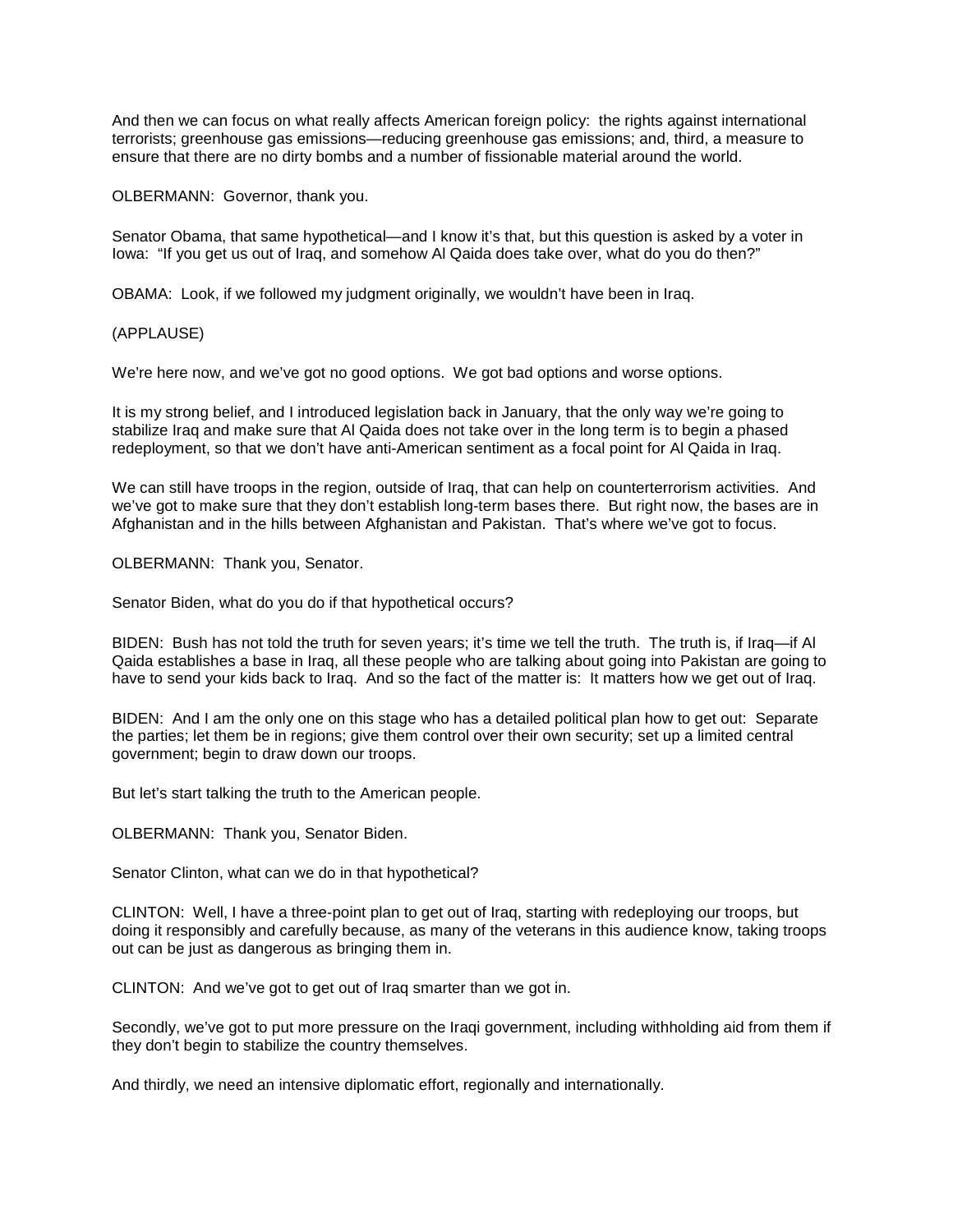But if it is a possibility that Al Qaida would stay in Iraq, I think we need to stay focused on trying to keep them on the run as we currently are doing in Al Anbar province.

OLBERMANN: Senator Dodd, how do you handle this situation where we get out, you get us out of Iraq, and Al Qaida does, against all prediction, take over?

DODD: Well, let me take 10 seconds. And, first of all, this evening there are a lot of young men and women serving in Iraq and Afghanistan, and whatever your views on policy in Iraq, every one of us owe them a deep debt of gratitude and appreciation. They haven't failed, policy has.

How about hearing it for our men and women in uniform?

(APPLAUSE)

I believe and have led on this over the last number of months here to begin redeploying immediately.

DODD: We can do so with 2.5 divisions coming out each month, done safely and reasonably well.

We then need to have a robust approach on diplomacy. This administration has treated state craft and diplomacy as if it were a gift to our opponents, a sign of weakness.

The United States has been successful, in both Democratic and Republican administrations, over the years, when we have drawn the diplomatic arrow out of our quiver here, to make a difference around the world.

We shouldn't be selling arms to Saudi Arabia while they're refusing to support us in Iraq.

(APPLAUSE)

We need to have a clear message to everybody in the region that we want them to be part of the solution.

OLBERMANN: Thank you, Senator.

Senator Edwards, what do we do in that situation, where, against all of these predictions, Al Qaida nonetheless takes over Iraq after you get us out of there?

EDWARDS: Well, we have to prepare for that possibility. I can tell you exactly what I would do as president. As president, I'd draw 40,000 to 50,000 troops out today. I would engage the Iraqi government and the Sunni leadership, the Sunni and Shia leadership, into trying to reach some kind of political reconciliation.

EDWARDS: Because, without that, there cannot be security in Iraq. And then we need to make a serious, intense, diplomatic effort. We'll bring the Iranians and the Syrians and the others in the region in helping provide stability in Iraq.

And we have to prepare for the possibility—which George Bush has never done—that things may actually go bad. That means we've got to be prepared to control a civil war if it starts to spill outside the borders of Iraq.

And we've got to be prepared for the worst possibility that you never hear anyone talking about, which is the possibility that genocide breaks and the Shia try to systematically eliminate the Sunni.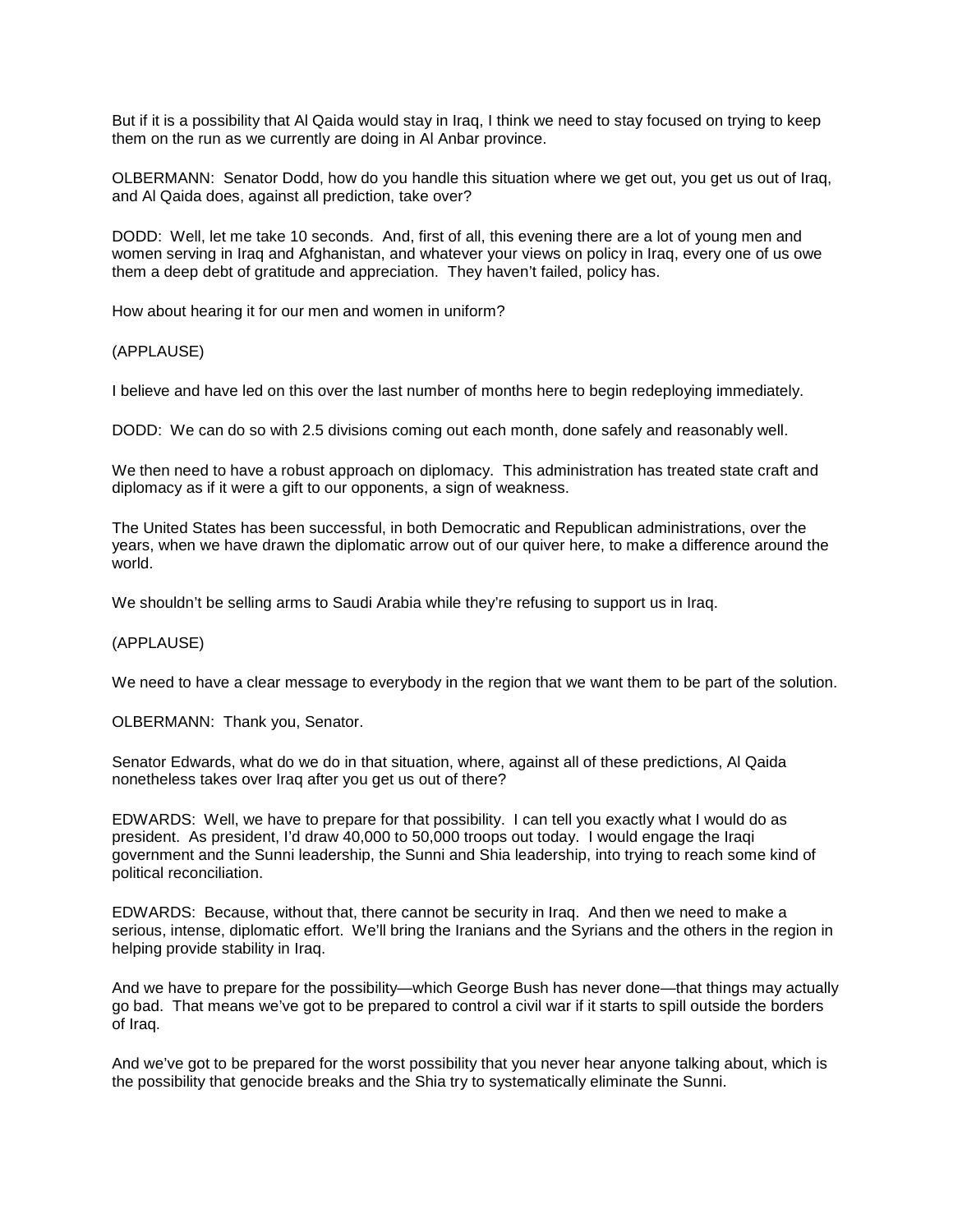As president of the United States, I would plan and prepare for all those possibilities.

OLBERMANN: Senator Edwards, thank you.

Congressman Kucinich, what do you do if an Iraq post-America— post-American—in a Kucinich administration—is influenced or controlled by Al Qaida?

KUCINICH: Keith, we need to get out of Iraq and get out of Iraq now. And I will plan to do just that. Congress has—the Democratic Congress has the ability to tell President Bush, "You got \$97 billion six weeks ago. Use that money to bring the troops home and set in motion an international security and peacekeeping force that would stabilize Iraq."

I'm the only one here on the stage who had the vision and the foresight to not only vote against the war, but also vote against funding for the war.

KUCINICH: People want a president who makes the right decision the first time, and the right decision was never to go in there, and I'm going to get those troops home, and I'll keep the pressure up on the Democratic Congress, and I ask for your help.

(APPLAUSE)

OLBERMANN: Congressman Kucinich, thank you.

Pertaining to the subject of the votes and the authorization, Senator Obama, this is a question I've been meaning to ask you since, I guess, the night this occurred.

Why did it take so long to hear how you were going to vote on the subject of that war supplemental on May 24th? We didn't learn until that evening, when you actually cast your vote. Why is that the case?

OBAMA: Well, because the fact is that it is difficult to send a message to the president, who has been so obstinate for so long. All of us on this stage want to make sure that our troops are funded, and all of us believe that we need to be orderly and careful in bringing them out.

My hope was that we would start seeing some progress among the Republicans, where they would begin to agree with us on a timetable to withdraw.

OBAMA: We have convinced some people, including some folks on this stage, that this was a mistake and that it was important for us to start drawing troops down.

But apparently we have not convinced enough Republicans. And, at that point, it was my belief that the only way we could send a strong signal to the president to make sure that he came back to the table was to vote no on that supplemental.

But understand this, Keith, unless we can change the minds of some additional Republicans who are responsible for continuing to hand the keys of the car to the president on this issue, we are going to have to wait until I am president of the United States.

And when I do, I promise you, my first act will be calling together the Joint Chiefs of Staff and give them a mission to bring our troops home so that we can start stabilizing Iraq, but also focus on the war on terrorism that's out there right now.

OLBERMANN: Thank you, sir.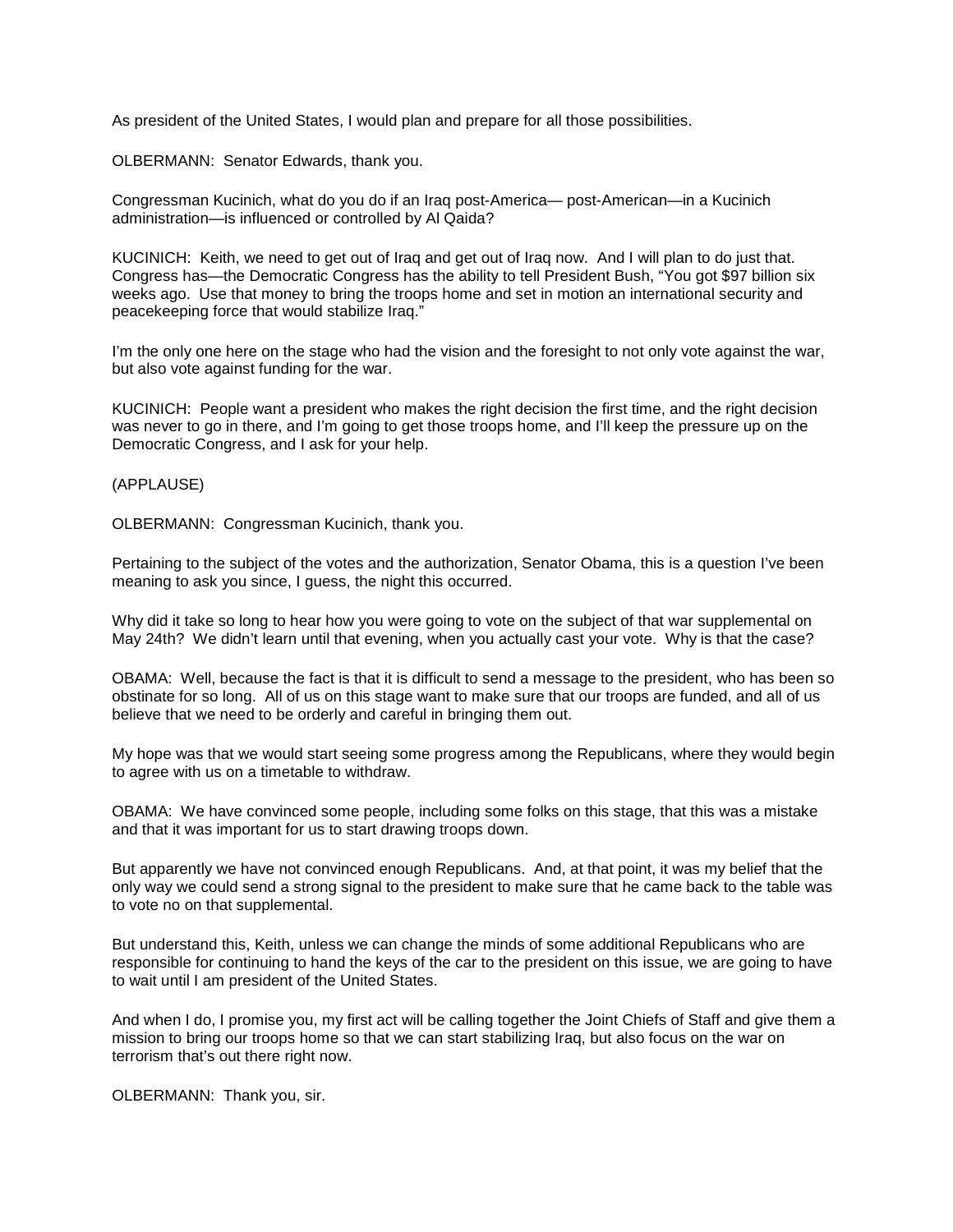I have a follow-up for Senator Clinton. It is essentially the same question, about the vote on May 24th, with the note that you voted after Senator Obama had voted.

CLINTON: Well, you know, Keith, this is George Bush's war. He rushed us to war. He has mismanaged the war.

But these are our sons and daughters who are serving in this war. And I had to think very long and hard, because clearly I do not want to do anything that undercuts our support for them.

But finally I just concluded that the only way to get a message to the Republicans and to George Bush was to vote against the supplemental funding.

And it isn't an easy vote, and you could actually argue it either way.

Those of us who were in the Senate, I think all acted sincerely and out of good faith, trying to figure out what was best for our country.

But, at the end of the day, I have concluded we've got to force George Bush to begin to end the war that he took America into and save our young men and women and bring them home.

OLBERMANN: Senator Clinton, thank you.

Senator Dodd, last week you had said that Senator Obama, quoting you, "His assertions about foreign and military affairs have been, frankly, confusing and confused."

You added, "He should not be making unwise categorical statements about military options."

What, in your opinion, has been confusing?

DODD: Well, let me say on these matters here, I spent 26 years on the Foreign Relations Committee dealing with these matters; almost every major foreign policy debate.

Words mean things. We've got to be very careful about language that is used in terms of the danger and harm it can do to our nation.

My view was, when issues were being raised about Pakistan, understand that while General Musharraf is no Thomas Jefferson, he may be the only thing that stands between us and having an Islamic fundamentalist state in that country.

So while I would like to see him change, the reality is: If we lose him then what we face is an alternative that could be a lot worse for our country.

I think it is highly irresponsible of people who are running for the presidency and seek that office to suggest we may be willing unilaterally to invade a nation here that we are trying to get to be more cooperative with us in Afghanistan and elsewhere.

So my views, and I say this respectfully to my friend from Illinois here, I think it was wrong to say what he did in that matter.

I think it is important for us to be very careful about the language we use; make it clear that if this United States is going to build relationships around the world, we're going to have to do so with allies—in some cases, allies that we might not particularly like.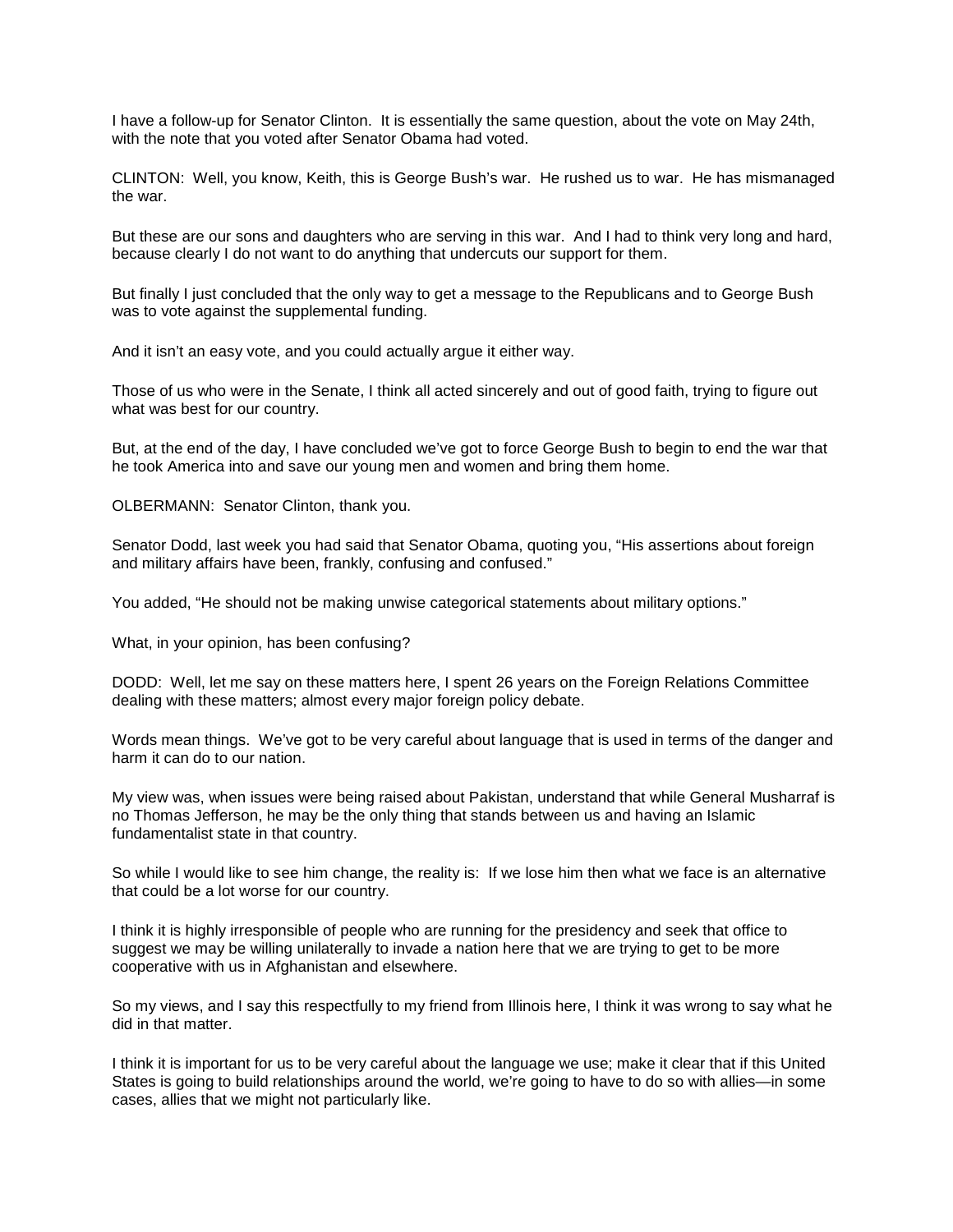OLBERMANN: Senator Dodd, thank you.

OBAMA: First...

# (CROSSTALK)

OLBERMANN: Senator Obama, yes, you've taken some hits here from us. So yours is the last word on this subject.

OBAMA: Well, look, I find it amusing that those who helped to authorize and engineer the biggest foreign policy disaster in our generation are now criticizing me...

(APPLAUSE)

... for making sure that we are on the right battlefield and not the wrong battlefield in the war against terrorism.

(APPLAUSE)

Chris, respectfully—and you and I are close friends—but the fact is: You obviously didn't read my speech. Because what I said was that we have to refocus, get out of Iraq, make certain that we are helping Pakistan deal with the problem of Al Qaida in the hills between Afghanistan and Pakistan.

OBAMA: But, Chris, if we have actionable intelligence on Al Qaida operatives, including bin Laden, and President Musharraf cannot act, then we should. Now, I think that's just common sense.

OLBERMANN: Senator...

(APPLAUSE)

OBAMA: I don't know about you, but for us to authorize the place where the people who attack—where the people who attacked 3,000 presidents were not present, which you authorized, and then to suggest that somehow we should not focus on the folks that did...

OLBERMANN: Senator Obama, we're well over.

OBAMA: ... attack 3,000 Americans, I think is a problem.

(APPLAUSE)

OLBERMANN: We're well over time.

Senator Clinton, I must ask for your—Senator Clinton?

(APPLAUSE)

Senator Clinton, give me your response to this. I'm going to give you both a chance here. But, Senator Clinton, please give me your response to what we're hearing tonight.

CLINTON: Well, I do not believe people running for president should engage in hypotheticals and it may well be that the strategy that we have to pursue on the basis of actionable intelligence—but, remember, we've had some real difficult experiences with actionable intelligence—might lead to a certain action.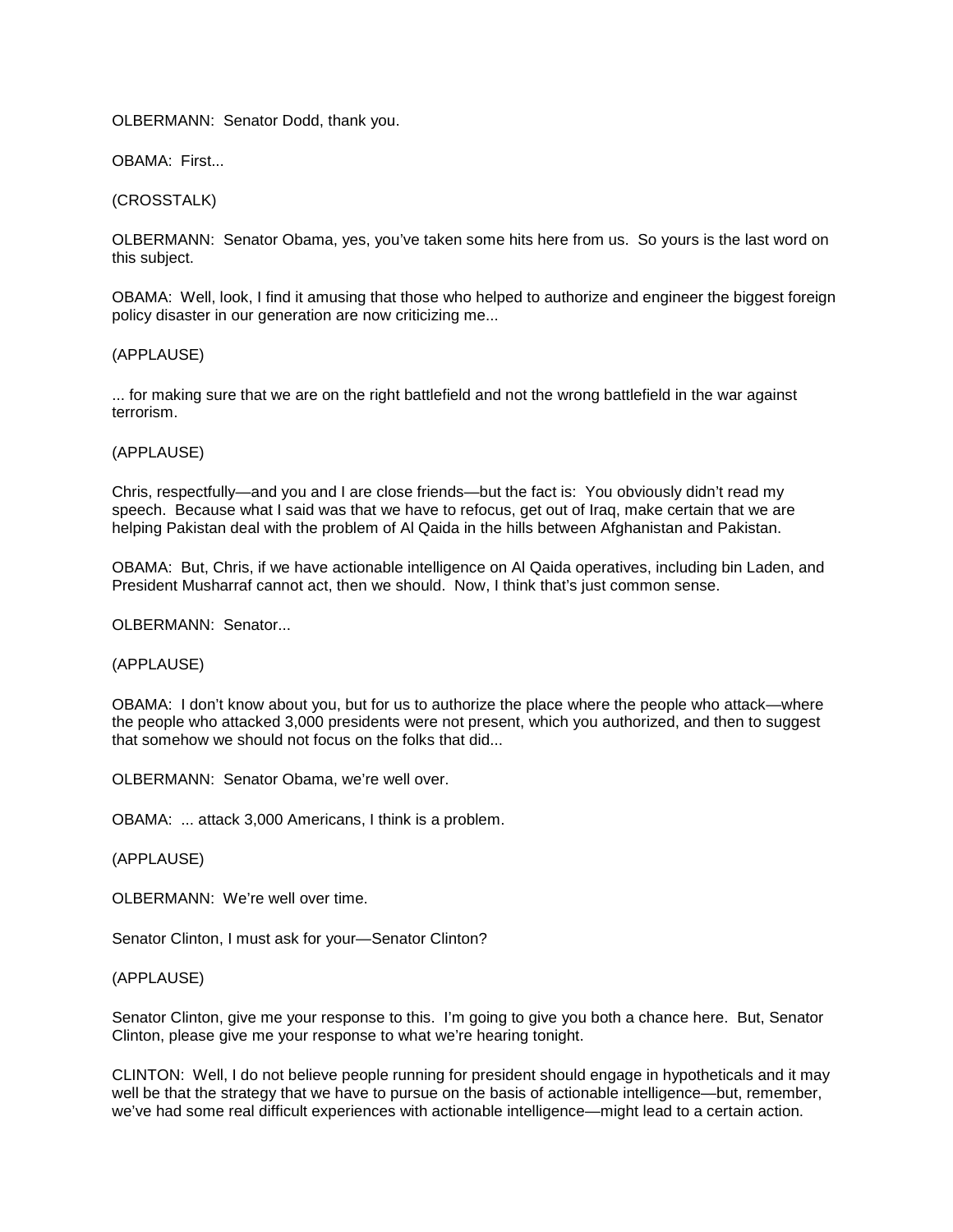But I think it is a very big mistake to telegraph that, and to destabilize the Musharraf regime which is fighting for its life against the Islamist extremists who are in bed with Al Qaida and Taliban.

CLINTON: And remember: Pakistan has nuclear weapons. The last thing we want is to have Al Qaidalike followers in charge of Pakistan and having access to nuclear weapons.

So, you can think big, but remember you shouldn't always say everything you think if you're running for president, because it has consequences across the world. And we don't need that right now.

(AUDIENCE BOOING)

OLBERMANN: Senator Dodd—I owe Senator Dodd a response.

Your name was invoked in several of these answers. Please, take 30 seconds here.

DODD: Well, I just want to say, look—Barack, you know, I certainly said, look, I made a mistake in that vote in 2002. I don't deny that.

But when you make a mistake, as you run on something like this—

I think if I had the courage, I made a mistake on the vote in 2002.

If you're making a mistake today, you ought to stand up and say so. It was a mistake in my view to suggest somehow that going in unilaterally here, into Pakistan, was somehow in our interest. That, I think, is dangerous. And I don't retreat from that at all.

OBAMA: This came back to me and...

OLBERMANN: All right, Senator.

Senator Obama, 30 seconds and then I have to stop this.

OBAMA: I did not say that we would immediately go in unilaterally. What I said was that we have to work with Musharraf, because the biggest threat to American security right now are in the northwest provinces of Pakistan. And that we should continue to give him military aid contingent on him doing something about that.

But the fact of the matter is that when we don't talk to the American people—we're debating the most important foreign policy issues that we face, and the American people have the right to know. It is not just Washington insiders that are part...

(APPLAUSE)

... of the debate that has to take place with respect to how we're going to shift our foreign policy. This is a...

OLBERMANN: Senator, I have to end this segment here, because we are—we are...

(CROSSTALK)

(APPLAUSE)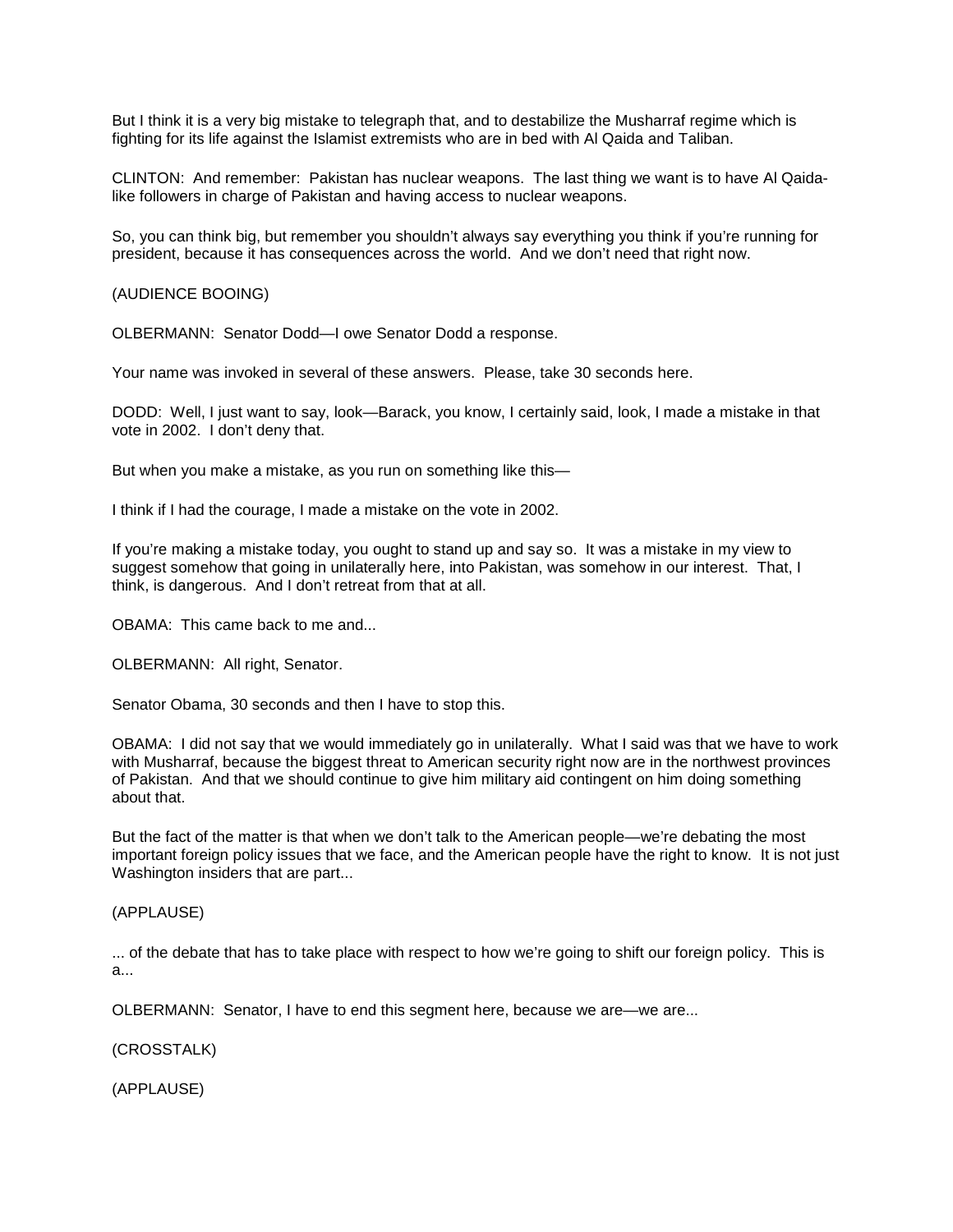OLBERMANN: We have standing by—and, in this case, it is meant literally—the questioners from the AFL-CIO audience, who are stepping to the microphone and they will be giving you their questions when we rejoin you from Soldier Field after this.

## (COMMERCIAL BREAK)

OLBERMANN: Seven candidates in the running for the Democratic presidential nomination joining us here at Soldier Field in Chicago where they will now take questions from the members of our audience, the members of the AFL-CIO and its affiliated unions.

For this segment, responses, please, will be limited to 60 seconds. And follow-up answer to any further questions would remain at 30 seconds—and all of us here tonight keenly aware of the race against time in Huntington, Utah, as rescuers attempt to locate the six trapped miners there.

And with them in all of our thoughts, we'd like to turn the floor over to Deborah Hamner of Buckhannon, West Virginia, whose husband, George Jr. Hamner was one of those killed in last year's accident at the Sago mine.

Mrs. Hamner, you have the condolences of all of us up on this stage. And you also have our first question of this segment, which will go to Senator Biden.

DEBORAH HAMNER, WIFE OF SAGO MINE VICTIM: My husband, George Jr. Hamner was one of the 12 men who were killed in the Sago mine last year. It's happening again, right now, with the six trapped miners in Utah.

I feel that the Bush administration has failed workers like my husband by rolling back dozens of important workplace protections.

HAMNER: My question is: As president, what will you do to improve the health and safety in our coal mines and all of our workplaces across America?

OLBERMANN: Thank you, Mrs. Hamner.

Senator Biden?

(APPLAUSE)

BIDEN: Ma'am, I'm sorry about—I understand what it's like to lose a spouse, and it's not an easy thing. And my heart goes out to you.

I would implement every one of the recommendations that have been already made and they've not been implemented. The president of the United Mine Workers is sitting down there. He's forgotten more about this than most of us know.

But, folks, I've got to say something here. Everyone's entitled to their own opinion, but not their own facts. The truth of the matter is, none of which you heard earlier is correct. It's already the policy of the United States—has been for four years—that there's actionable intelligence, we would go into Pakistan. That's the law.

Secondly, it's already the law—that I wrote into the law— saying that if, in fact, we don't get cooperation from Musharraf, we cut off his money.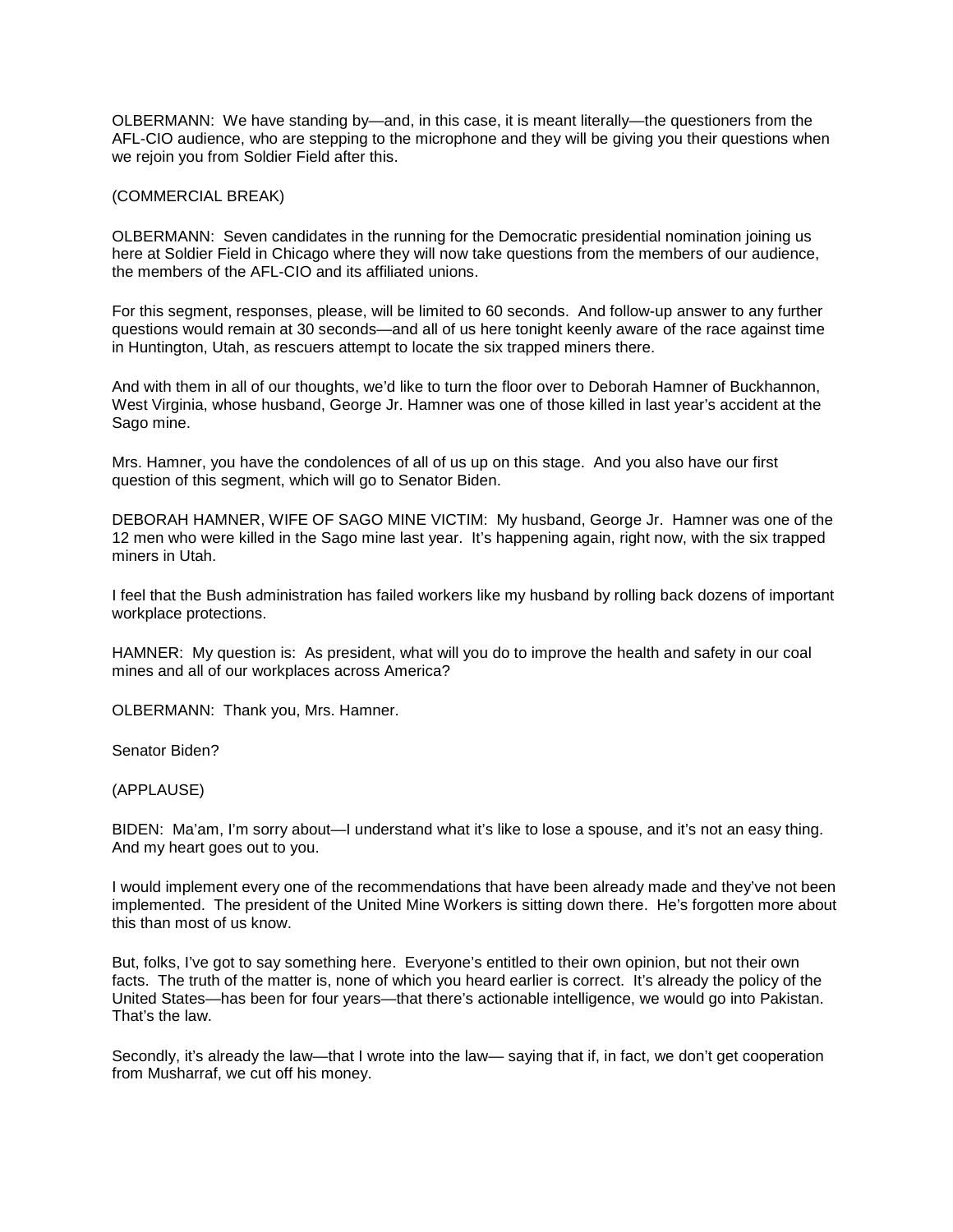BIDEN: It's time everybody start to know the facts—the facts.

OLBERMANN: Senator Biden, thank you.

Our next question is going to go to Congressman Kucinich. It comes from Shirley Brown (ph) from here in Chicago.

Mr. Brown?

QUESTION: Good evening.

I worked for Resurrection Hospital in the Chicago area for over 11 years. My coworkers and I have been trying to form a union. Resurrection has challenged us every step of the way. Even eight of my coworkers have been fired who supported the union.

I want to know: What would you do to restore the rights of workers like myself who want to form a union?

## (APPLAUSE)

OLBERMANN: Thank you, Ms. Brown.

## Congressman?

KUCINICH: It'll be very easy to predict where I'll come from, because I am a member of the AFL-CIO, Local 600 of the IATSE.

KUCINICH: I have been—I have been working with unions my whole life. The right to organize is a basic right in a democratic society.

And in a workers' White House under a Kucinich administration, the right to organize, the right to collective bargaining, the right to strike, the right to decent wages and benefits, the right to a safe workplace, the right to a secure retirement, the right to participate in the political process, these are all basic rights that will be the hallmark of a presidency by Kucinich.

Thank you.

### (APPLAUSE)

OLBERMANN: Thank you, Congressman.

Our next question will be for Governor Richardson. It's coming from an Iraq war veteran, Jim McGovern of Gwinn, Michigan.

Jim?

# QUESTION: Hello.

After serving in Iraq for a year, I came home, to find that my factory job at Maytag had closed and moved to Mexico. That's not what I was hoping for when I came from war.

I was making good wages and benefits, and it was devastating to me and my family and our community.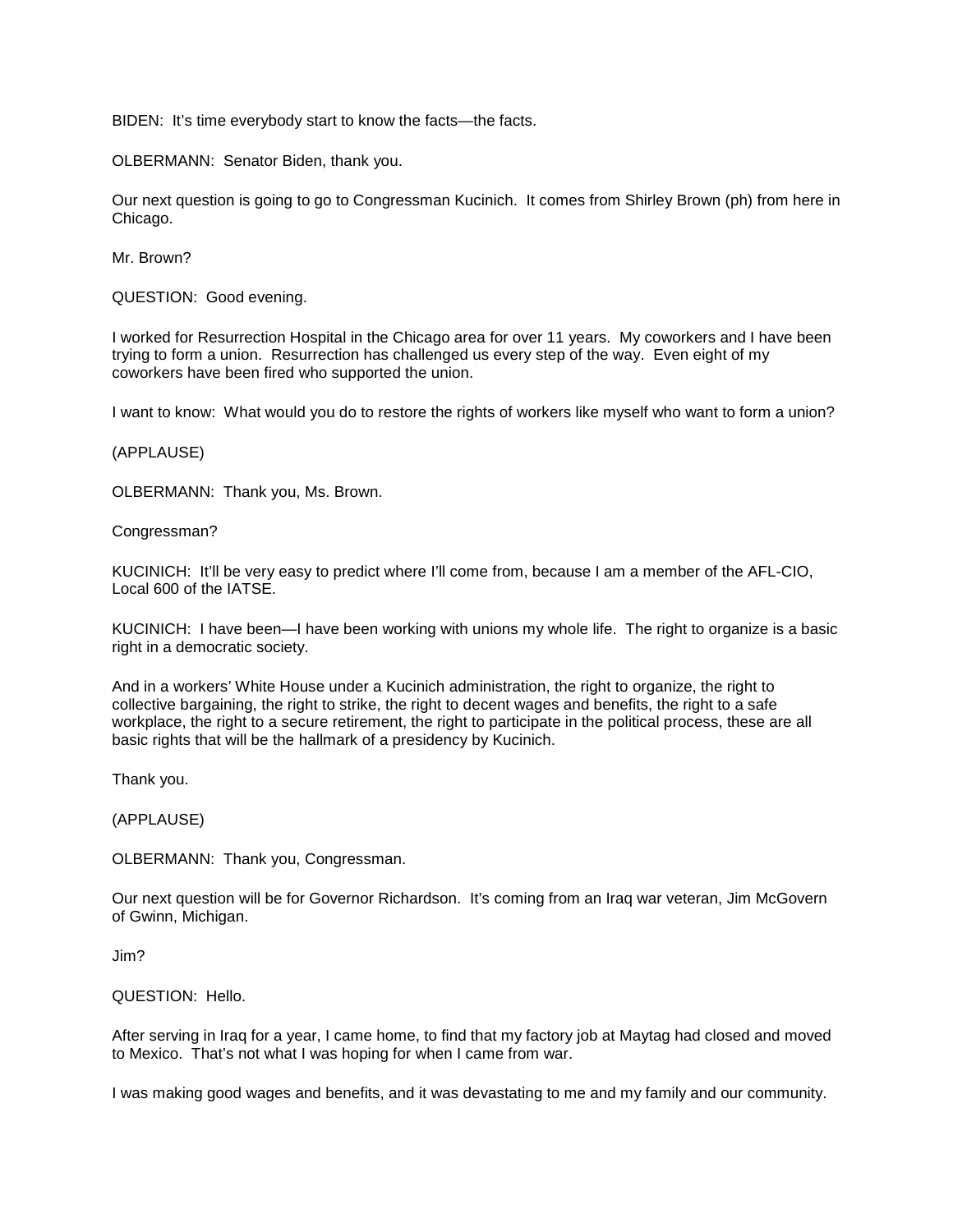QUESTION: And after three years, it still is. What would you do to keep manufacturing jobs like mine from leaving the country?

OLBERMANN: Jim, thank you for your question. Thank you for your service.

### Governor?

RICHARDSON: I was just in your town. It's Newton, Iowa. And I met with many workers that lost those Maytag jobs.

I would protect their pensions from this restructuring. I would protect their health care. What I would ensure that you have in the future is job protection, OSHA protection.

What I would also say to you as an Iraq war veteran, when you come home, I will have guarantees to protect our veterans to fully fund VA hospitals, to deal with the issues like mental health and PTSD for thousands of our Iraqi and Afghanistan vets coming home.

And something else I will do for all veterans. Today, you've got to get your health care at the VA. Sometimes, it's 170 miles away. They're understaffed, they're not fully funded. I would guarantee funding for those VA hospitals.

But I would also give you a hero's health card, so that you and Iraqi, Afghanistan, all veterans can get health care in America anywhere you want. Anywhere you want.

## (APPLAUSE)

OLBERMANN: Governor, thank you.

Not everyone from the AFL-CIO who wanted to pose a question could come here.

OLBERMANN: Many of them are at work.

So by the Internet, for Senator Dodd, from a patriot in Ohio, a member of an AFL-CIO affiliated union, let me read the question, Senator: "My 21-year-old daughter joined the Army Reserves after high school at the age of 19. She is currently a sergeant in the Army and is serving her tenth month in Iraq.

"With all the billions of dollars being spent on the war, I want to know why my daughter was forced to buy some of her own required uniform and other gear the Army didn't supply her.

"Also, in every war, active duty military normally were deployed for six months overseas. Why is the Active Reserve required to spend more than double this time in Iraq?"

DODD: Well, first of all, thank you. I believe I'm the only candidate on this stage who actually served in the National Guard and Reserves back in the 1960s and '70s, so I have some understanding and feeling of what it means to be in uniform.

Over the last four years, I've offered on four different occasions on the floor of the United States Senate my colleagues are aware of this—efforts to see that body armor and equipment would be available for our troops on the ground in Iraq and Afghanistan. And on four individual occasions, I was rebuffed by Republicans in the United States Senate.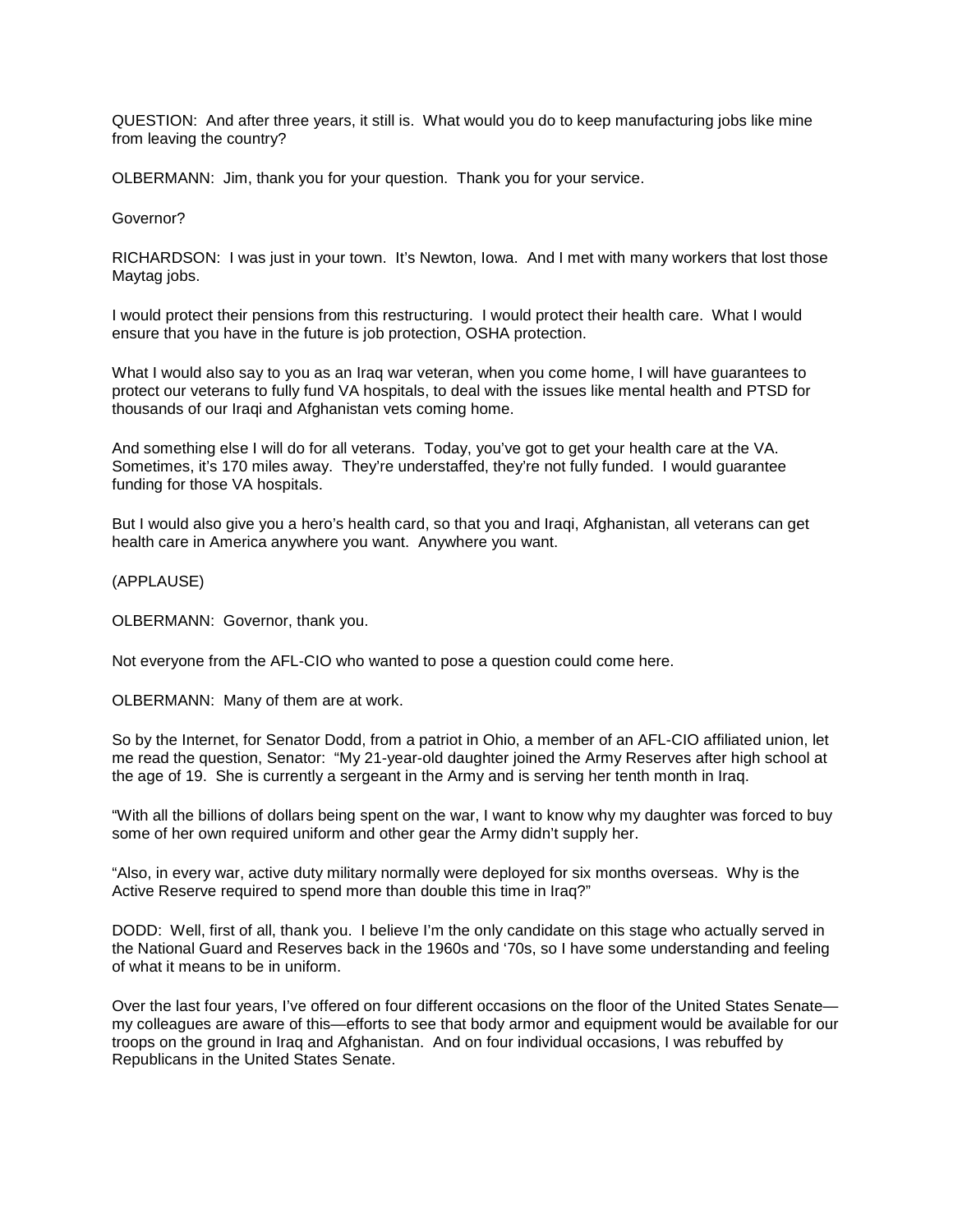This baloney about how they care for our troops in Iraq when they wouldn't be willing to stand up and provide the kind of protection they deserve is something I would never, ever, tolerate as president of the United States. Our soldiers deserve to get the best we have to offer. Not the Army they have; the very best they deserve. Certainly that family is a class example of it.

OLBERMANN: Senator Dodd, thank you. Our next question will be for Senator Edwards from Steve Scabbarra (ph) of Indiana, and I apologize for making you wait so long, sir.

QUESTION: Not a problem.

QUESTION: After 34 years with LTV Steel I was forced to retire because of a disability. Two years later, LTV filed bankruptcy. I lost a third of my pension and my family lost their health care.

Every day of my life I sit at the kitchen table across from the woman who devoted 36 years of her life to my family and I can't afford to pay for her health care.

What's wrong with America and what will you do to change it?

### (APPLAUSE)

OLBERMANN: Senator Edwards?

EDWARDS: Bless you, first of all, for what you've been through. You've a perfect example of exactly what's wrong with America, both on pension protection and on health care. And we've, unfortunately, not been able to do the things that need to be done in this country.

I have a very simple view about this. My view is that we ought to treat the pensions and the retirement of the chairmen and CEOs of companies exactly the way we treat every other worker in the company.

### (APPLAUSE)

EDWARDS: That's what we ought to be doing.

### (APPLAUSE)

And we ought to have universal health care in this country. We need it in the worst kind of way, so that when you're bargaining, you're not bargaining about health care costs.

But I will say one other thing. I intend to be the president of the United States who walks onto the White House lawn and explains to America how important unions and organized labor is to the future and the economic security of this country.

It is fine to come up on this stage and give a nice talk. The question is: Who's been with you in the crunch?

In the last two years, 200 times, I have walked picket lines. I have helped organize thousands of workers, with 23 national unions. I have worked with employers.

EDWARDS: Here's what you need to ask yourself...

OLBERMANN: Senator? Senator, we're out of time.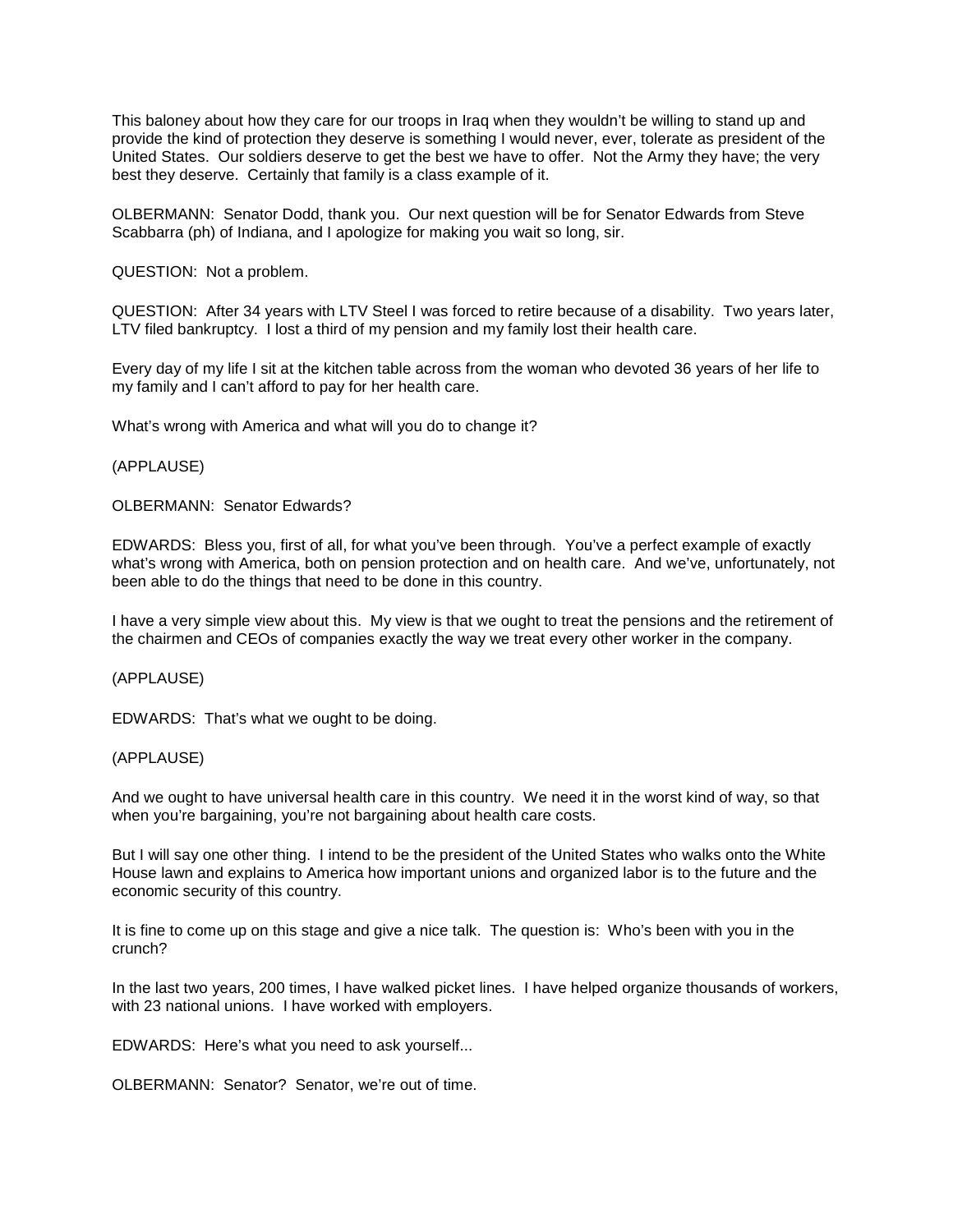# (CROSSTALK)

EDWARDS: Let me finish this. It's going to get tough...

# (APPLAUSE)

It's going to get tough, but who was with you in crunch time? Because if we were with you at crunch time, we will be with you when crunch time comes for you and all of organized labor. That's the question you have to ask yourself...

## OLBERMANN: Senator?

EDWARDS: ... who will stand with you when it really matters?

# (APPLAUSE)

OLBERMANN: Thank you, Senator Edwards.

Senator Clinton, we have an Internet question that relates to the same topic. It was sent in by someone who identifies themselves merely as "union lifer."

"How can you reassure people who have rightfully earned a pension that they will be able to take advantage of that benefit without descending into poverty?"

CLINTON: Well, I want to thank all the questioners. You've been

those of you watching on TV have seen a real snapshot of all of the problems in America.

The pension system is broken. We've got to stop companies going into bankruptcy in order to get rid of their pension responsibilities.

# (APPLAUSE)

We have to have defined benefit pension plans again. We've got to make sure that nobody ever tries to privatize Social Security, something that I fought tooth and nail, with many of you to prevent.

# (APPLAUSE)

And I want to quickly say to the woman who lost her husband at

the Sago mine: Chris Dodd and I were on the committee that passed some very good laws. The problem is: We have an administration that doesn't want to enforce those laws.

When I am president, we'll have a Department of Labor that actually cares about labor. And when it comes to organizing at Resurrection Hospital, I will be the president who signs the Employee Free Choice Act.

# (APPLAUSE)

CLINTON: We will rebuild our manufacturing sector because you cannot have a strong government and economy and society without manufacturing. I am proud to be the New York AFL-CIO's favorite sister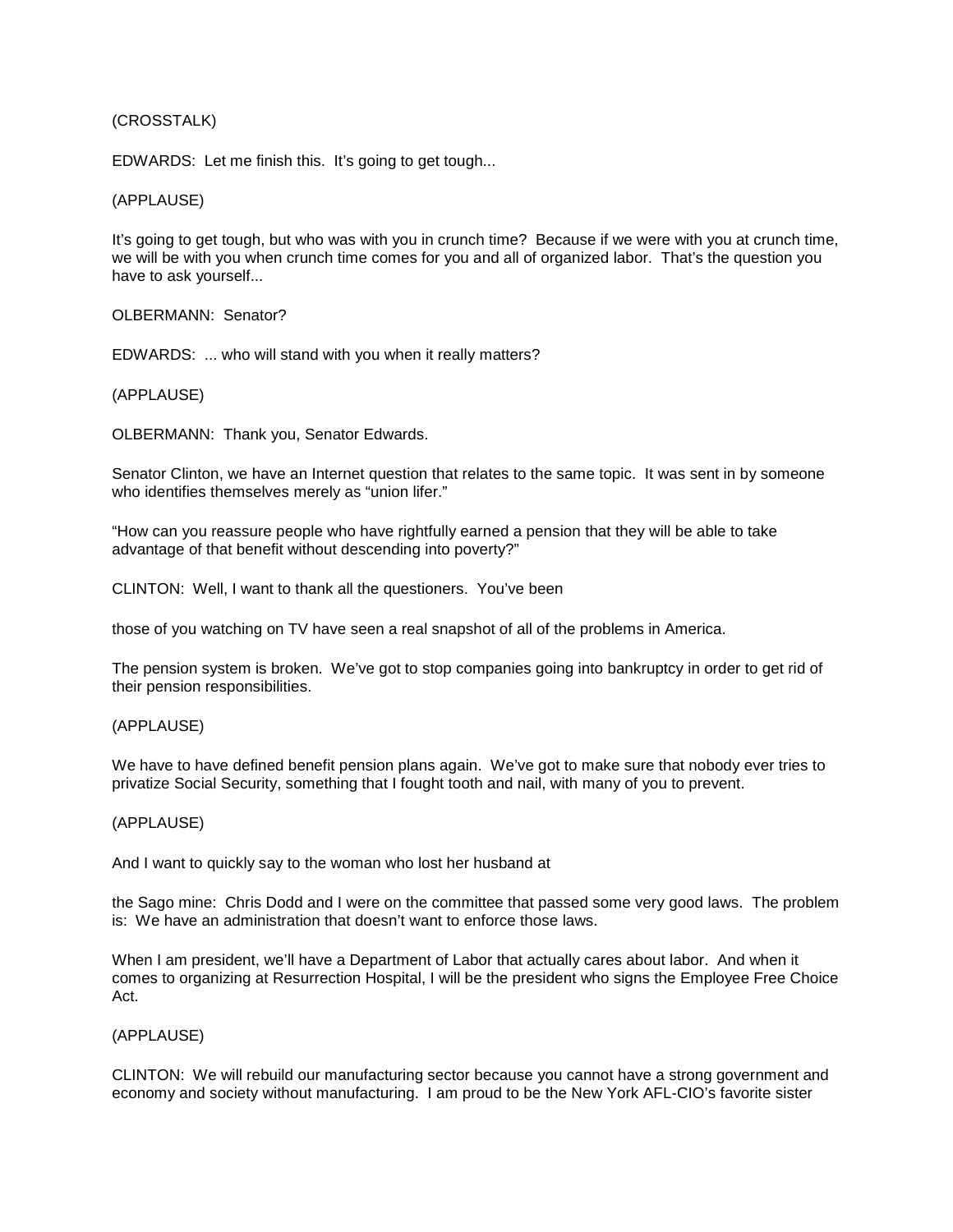because of all the work that I have done with our unions in New York and I will take that same commitment to the White House.

OLBERMANN: Senator, thank you.

Senator Obama, the next question will be for you from our audience from Jorge Millesano (ph). Mr. Millesano? (ph)

QUESTION: I am from Argentina. Six months ago, I proudly became a citizen of this great country.

(APPLAUSE)

My concern is for those undocumented workers that established roots here.

And my question would be: In your future, if you're going to create a path to the citizenship for those workers...

OLBERMANN: Congratulations, Mr. Millesano (ph).

Senator?

OBAMA: First of all, congratulations. We're so proud that you are now a part of the American family. And I look forward—and I want your vote—your first vote cast.

QUESTION: Thank you. I will. I will. I can't wait.

(APPLAUSE)

I can't wait.

OBAMA: Look, I think it's possible for us to be a nation of laws and a nation of immigrants. That's what we've always been, and that's what we have top continue to be.

And that's why I've worked in the Senate and will work hard as president to make sure that we've got comprehensive immigration reform that has strong border security. We need to make sure that it's orderly, that we don't have thousands of people pouring over our borders or overstaying our visas.

But we also have to make sure that employers are held accountable.

(APPLAUSE)

Because right now, employers are taking advantage of undocumented workers. They don't have benefits.

OBAMA: They don't—aren't paying the minimum wage. That is equally important. They've got to be held accountable. And, finally, we've got to give a pathway to citizenship. But people have to earn it. They're going to have to pay a fine. They've got to make sure that they're learning English. They've got to go to the back of the line so that they're not rewarded for having broken the law.

(APPLAUSE)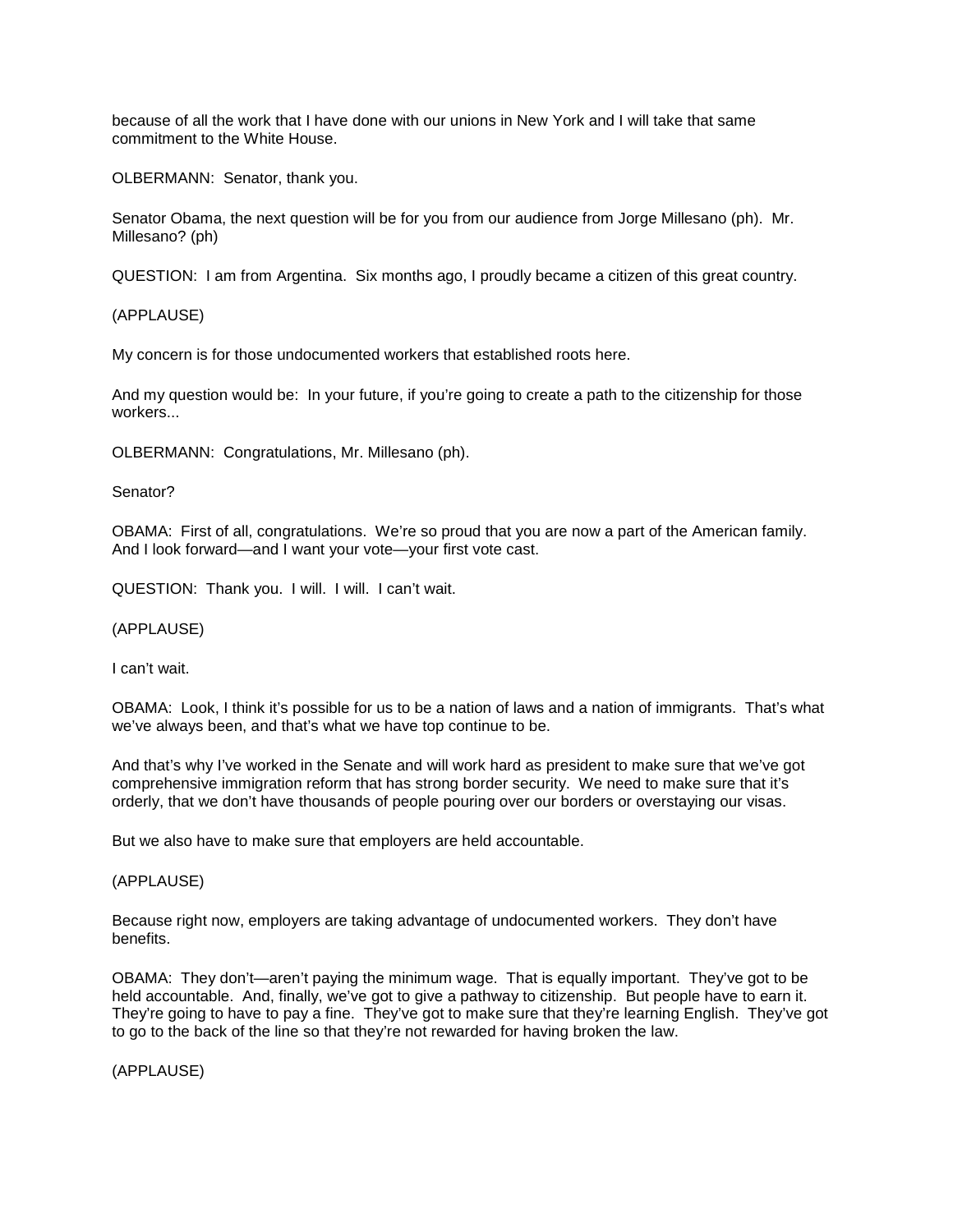If we do those things, then I think that it's possible for us to bring together the country, instead of seeing the country continually divided.

One last thing I've got to say. John said something important, and that is, "You want to look to see where people have been to know where they're going."

You know, just a few miles down from here is where the LTV plant used to be.

And I originally came to Chicago to work with a community organization, with churches and with unions to deal with laid-off steel workers. Resurrection, I've worked with you and marched on your picket lines. Everybody in this stadium knows the work I've done with Illinois labor and that's what I want to do all across the country.

OLBERMANN: Senator...

OBAMA: So thank you so much, everybody.

OLBERMANN: Thank you, Senator.

Senator Biden, the next question will be for you. Barbara Janusiak (ph) has come in from Milwaukee for it.

OLBERMANN: Barbara, please?

QUESTION: As a nurse, I live with the failures of the American health care system daily. We don't have enough nurses to staff our hospitals. There are millions of unemployed—well, that, too—but millions of uninsured. And even those who are ensured do not get the care that they need because they're either denied coverage or the costs are too high.

As president, how would you address these issues?

BIDEN: The first thing I'd do is let you know I know what it's like. I spent seven months in the hospital with a couple cranial aneurysms and a major embolism. If there's any nurses—if there's any angels in heaven, they're all nurses, I can assure you that. Number one.

(APPLAUSE)

Number two, I think we need—and others agree with me up here

we need not 100,000 new cops, which is the bill I wrote, but 100,000 new nurses that we fund, we fund in order to make things better.

Number three, we have to be in a position where we don't let the enemy become the—excuse me, the perfect become the enemy of the good.

BIDEN: In the first year, I would insure every single, solitary child in America and make sure catastrophic insurance exists for every single person in America, while we move toward a national health care system covering anybody.

And in terms of walking the walk—let's make something clear here. For 34 years, I've walked with you in picket lines. Twenty-five years ago, with Reverend Jackson, he and I walked on picket lines together. And the fact of the matter is, it's not where you've been the last two years. Where were you the six years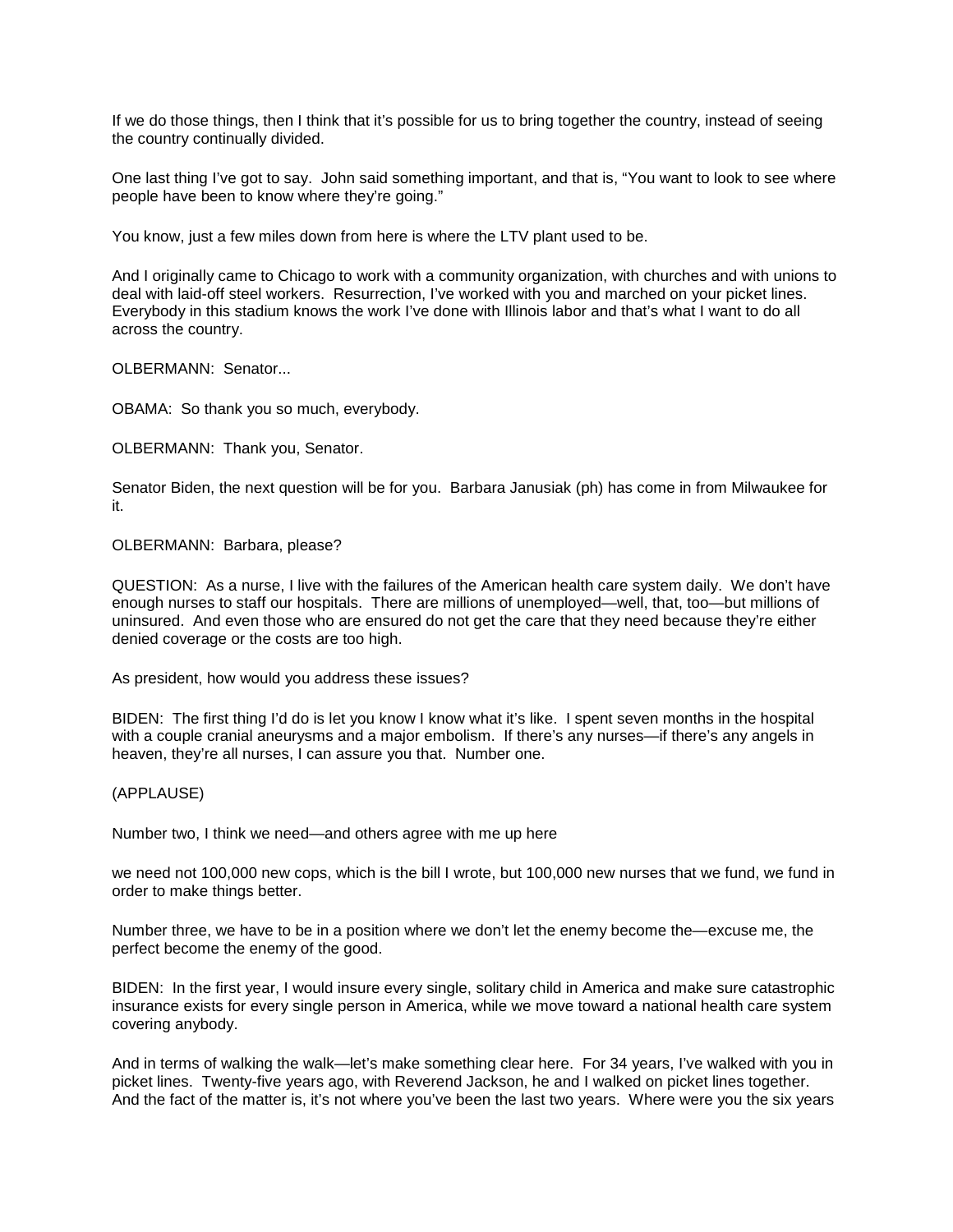you were in the Senate? How many picket lines did you walk on? How many times— look at our records. Look at our records.

There is no one on this stage—mainly because of my longevity

that has a better labor record than me. The question is, did you walk when it cost? Did you walk when you were from a state that is not a labor state? Did you walk when the corporations in your state were opposed to you? That's the measure of whether we'll be with you when it's tough, not when you're running for president in the last two years, marching on 20 or 30 or 50 picket lines.

OLBERMANN: Senator Biden, thank you. I have another Internet question. It's for Congressman Kucinich, from Diana in Cookeville, Tennessee.

And she writes: "I lost my job last year because the plant closed. I tried to get a permanent job to get health insurance, but the only thing I can find is temporary where there is no health insurance. I'm 60 years old, too young to retire. We need health care for every citizen in the USA. What can you do about this problem?"

KUCINICH: I've already introduced the bill.

KUCINICH: I'm the co-author of a bill, H.R. 676...

(APPLAUSE)

... to provide for universal, single-payer, not-for-profit health care, Medicare for all.

Isn't it time to cover every American with a not-for-profit system?

Furthermore, 46 million Americans without any health care, 50 million Americans uninsured—you know and I know, this is the issue at the bargaining table.

With my plan, no more premiums, no more co-pays, no more deductibles.

### (APPLAUSE)

We're already paying for a universal standard of care. We're not getting it. Let's take health care off the bargaining table and put it right in the kitchen, where people have the care, with a Kucinich plan for universal, single-payer, not-for-profit health care.

Thank you.

(APPLAUSE)

OLBERMANN: Congressman Kucinich, thank you.

OLBERMANN: I am going to stray from our schedule here. Senator Edwards, your name was invoked at least by inference by Senator Biden. Would you like to respond in 30 seconds?

EDWARDS: Yes, I mean every president of a union who is here today and their members here knows exactly where I have been. Two-hundred times I have walked on picket lines. I was on a picket line on Saturday. I was on a picket line on Sunday. I have been in organizing campaigns all over this country.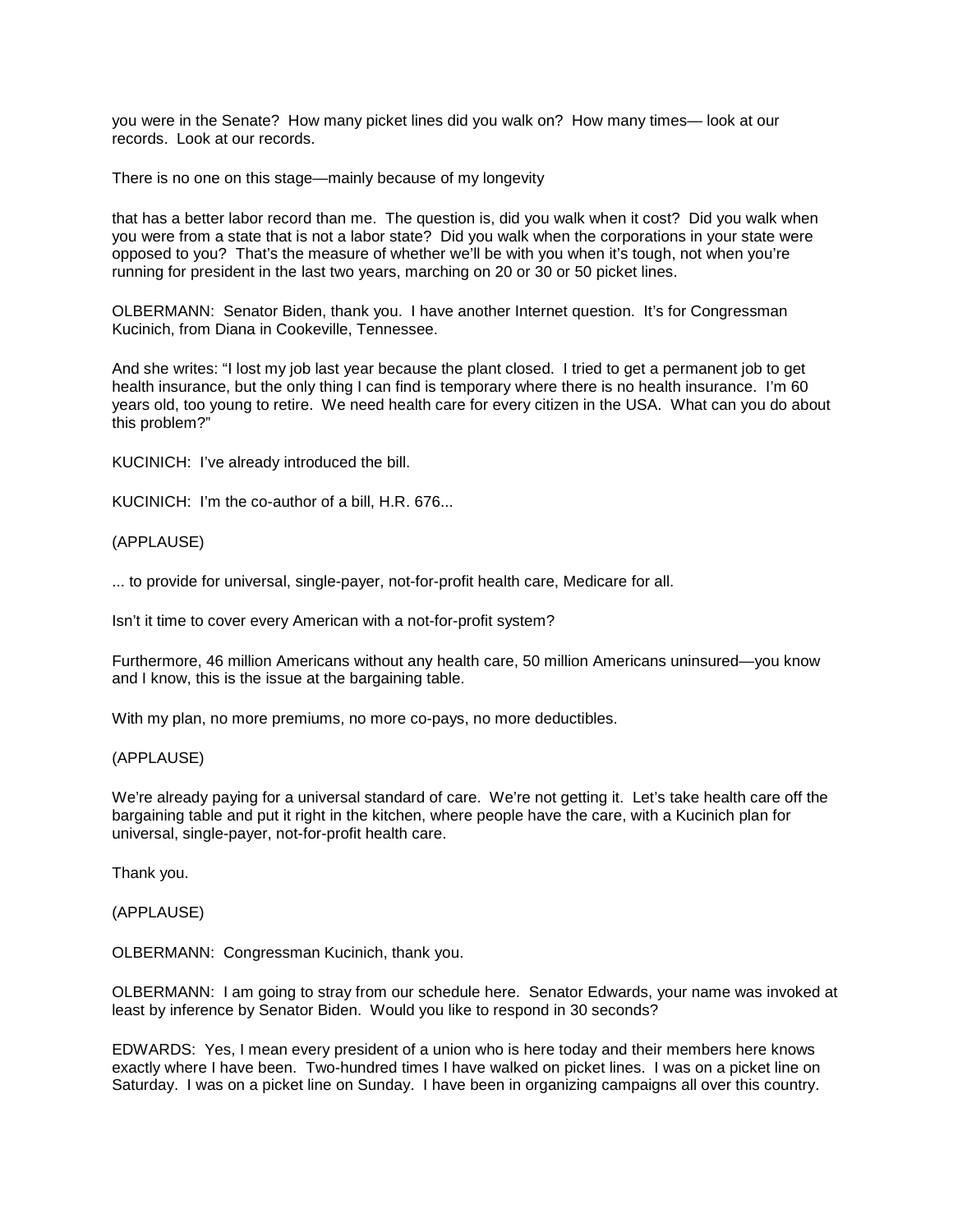Here is the America that I believe in. I believe in an America where anyone who works hard is able to earn a decent wage. I believe in an America where somebody who works hard doesn't have to worry about whether their child has health care. I believe in an America where anybody who has been with a company for 20 years has a pension and it can't be taken away. And, finally, I believe in an America where if you have to go out on strike, no scab can walk through that picket line and take your job away from you.

# (APPLAUSE)

That's what kind of America I believe in and that's the kind of America I will lead as president of the United States.

OLBERMANN: Senator Edwards, you're from a right-to-work state, though, are you not? In 15 seconds, are you not from a right-to-work state?

EDWARDS: I am. And I've been—I have been a leader on the issues of organized labor and the issues of labor unions for years and years and years, even though I'm from a state that has a very—just like Joe, and he deserves credit for that—I'm from a state that has a very small organized labor contingent.

But I want to say something about this: The reason that it's so important to have a president of the United States who understands the importance of organized labor, not just the politics, not just for political support, but understands and is willing to speak to America about the critical importance of organized labor in the long-term economic security of all Americans, not just those who are in labor unions now.

Labor unions have built the middle-class in this country. The American people need to hear and understand that.

OLBERMANN: Thank you.

I have to—Senator Dodd is—I've got people waiting to ask this next question of Senator Dodd.

BIDEN: (OFF-MIKE) in 1999, 1998, 1997...

OLBERMANN: Senator, let me get some of these good people their questions.

It's for Senator Dodd—Bob Flynn (ph) from Chicago.

Bob?

QUESTION: Yes, I'm a union insulator. We work building buildings, making them energy efficient. Unfortunately, many companies don't invest in energy-efficient products even though, in the long-run, they'll save money.

If you're president, what policies would you implement to make businesses invest in energy-efficient technologies to stop our reliances on foreign oil and help our environment?

# OLBERMANN: Senator Dodd?

DODD: Great question. Let me just say one quick thing, you know, on this health care issue.

DODD: Every member of Congress up here has a pretty good health care plan. I want Americans to have as good a health care plan as members of Congress have.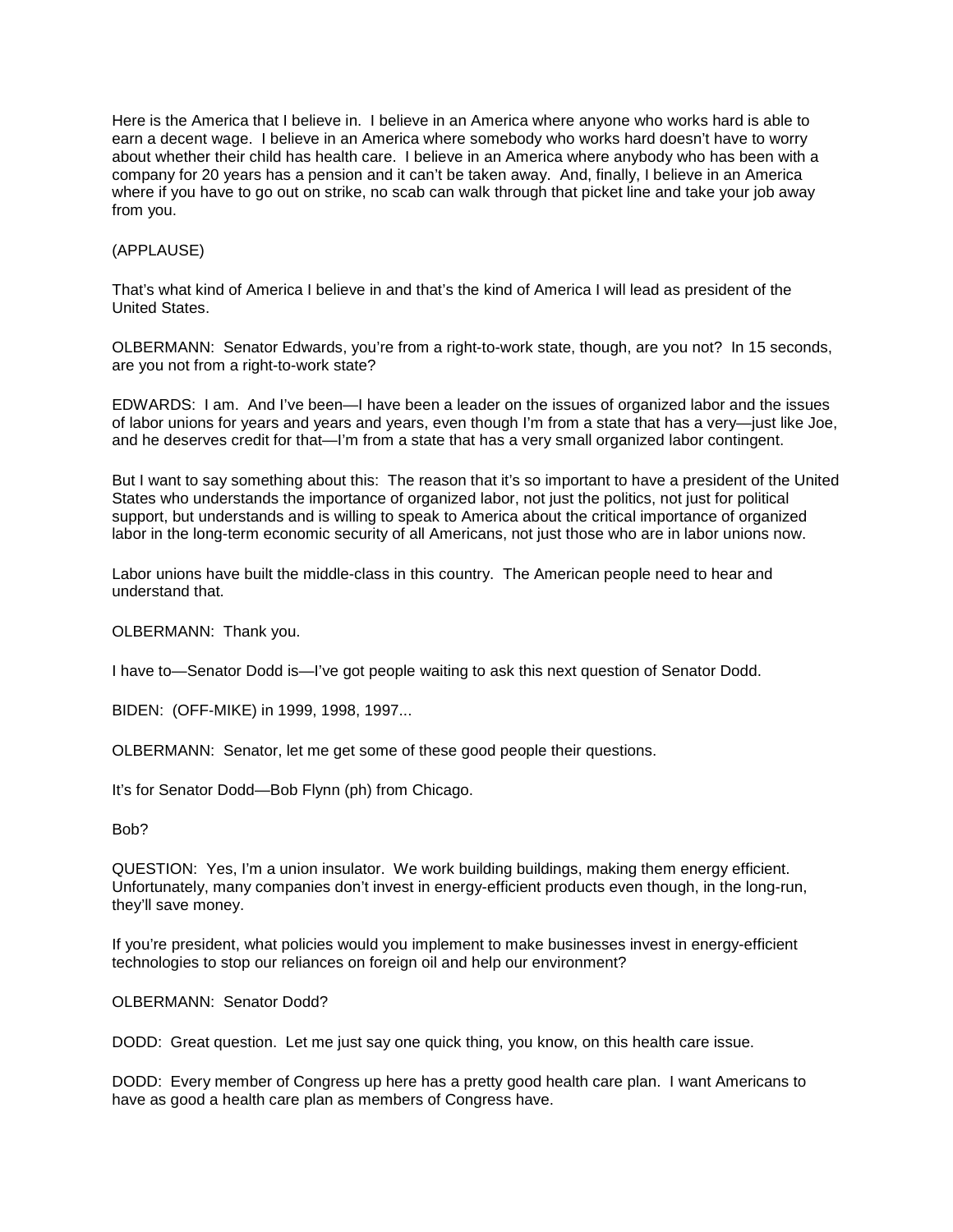Regarding this issue here, look, on energy issues here, I believe very strongly that we all share the same goals up here. But I stand for having an 80 percent reduction in CO2 by the year 2080, we do so by setting a mile-per-gallon standard of 50 miles per gallon by the year 2017.

There were automobiles produced back in 1983 that got 43 miles per gallon. We can do a lot better.

I would tax those who pollute. I would use the money from that to invest in the alternative technologies of wind and solar and ethanol and other biofuels that would make it possible for us to become independent.

There's no other gift that you and I could give to our children and our grandchildren that could be more important than having an independent energy policy, utilizing the technologies and ideas that exist in this country.

DODD: It ought to be a priority for us to do so, to improve our health, to create jobs, and to lessen the kind of national security problems we face all over the world because of oil interests.

OLBERMANN: Senator...

DODD: I stand for it. And, as president, I'll fight for it.

OLBERMANN: Thank you, Senator Dodd.

I have a final—I have an Internet question for you, Senator Clinton, if you can stand by for this, from Shirley Thorpe (ph) in Schaumburg who is a member of Local 1211 of the IFT/AFT. And it is relevant because this is coming up for reauthorization next month.

She asks, "What specific changes to the No Child Left Behind do you believe must be made?"

(APPLAUSE)

CLINTON: OK, in 30 seconds, let me take 15 seconds to answer the previous gentleman's question. I believe that I have supported a green building fund and green collar job training with the AFL-CIO that will put a lot of people to work like the insulator who just asked that question. And it's important that we do this because we can create millions of new jobs.

Specifically, with No Child Left Behind, it has been a terrible imposition on teachers and school districts and families and students.

(APPLAUSE)

(AUDIENCE MEMBER SHOUTS OFF-MIKE)

CLINTON: And part of it is because it was not funded. It was an unfunded mandate. And part of it is that the Department of Education under President Bush did not absolutely enforce it and interpret it in the right way.

So we need growth models for students. We need broader curriculum. We need to make sure that when we look at our children, we don't just see a little walking test. We've got to have a total change in No Child Left Behind.

OLBERMANN: Senator Clinton, thank you.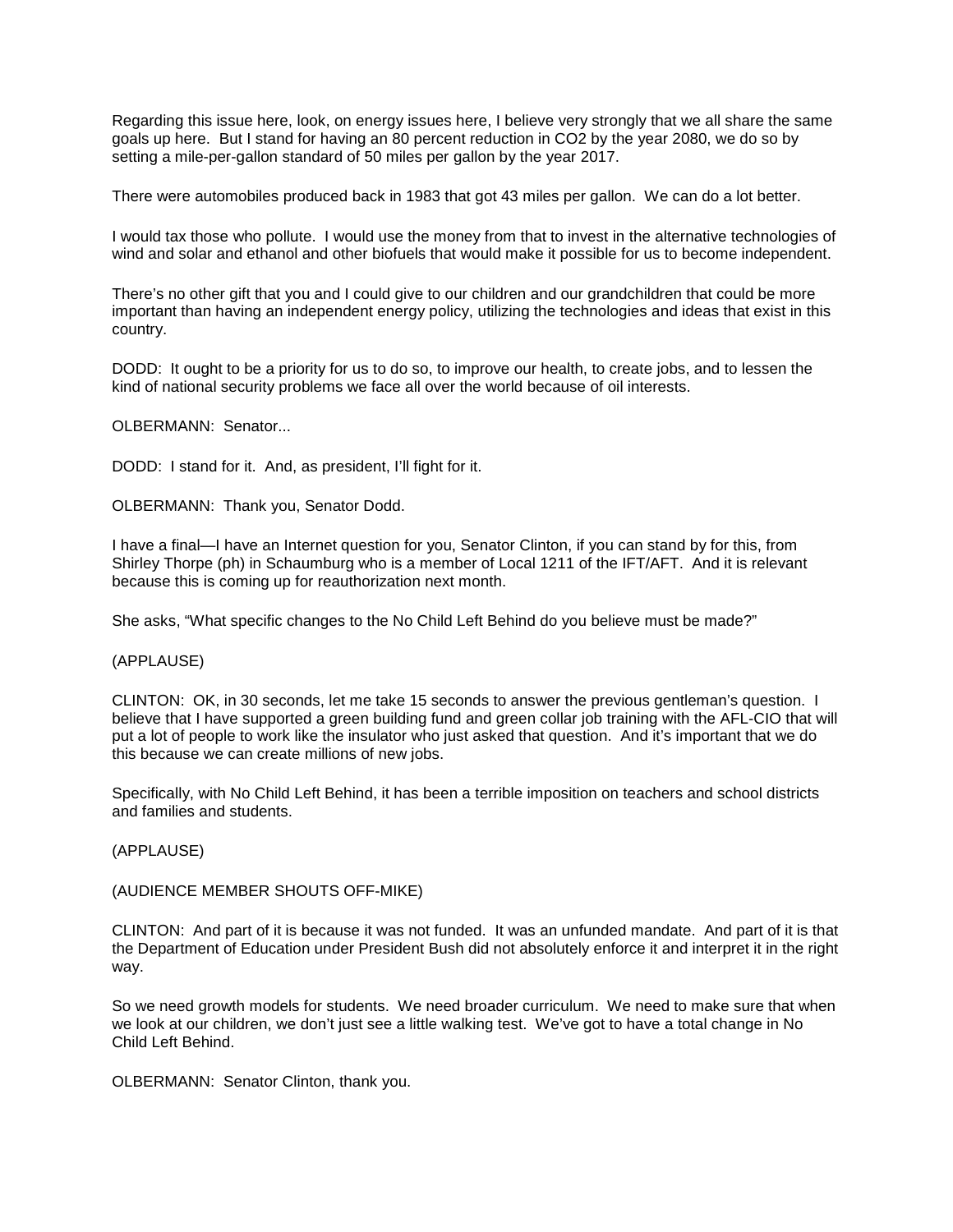The next set of questions will be coming from a Mr. Keith O. of New York. A lightning round—still said with great caution—comes up after this break. Thank you.

## (COMMERCIAL BREAK)

OLBERMANN: From Soldier Field in Chicago, in time to speed things up for what turns out to be the last 15 minutes, we have been granted an additional five minutes, unless anybody has anything they'd rather be doing here.

This is our lightning round. Again, it is a doubtful phrase, but it is still probably better than the alternative suggestion which was "speed dating." As befits the name, please limit your responses to 30 seconds. I will begin with Governor Richardson.

What would your job description be for your vice president?

RICHARDSON: My vice president would not be Dick Cheney.

## (APPLAUSE)

In fact, I would not have—my vice president would be a member of the executive branch.

What I would also say is that my vice president has to have the abilithy to step into the presidency. More than any other reason, that would be the reason to select a vice presidential candidate. In fact, I think any of these here on the stage would be an excellent vice president.

OLBERMANN: Governor Richardson, thank you.

Continuing the lightning round, Senator Clinton, this past Saturday you defended taking money from lobbyists.

OLBERMANN: And the quote was this, "A lot of those lobbyists, whether you like it or not, represent real Americans. They actually do."

Why, though, do these lobbyists make more money, by and large, than average Americans?

CLINTON: Well, you know, Keith, I believe we've got to have fundamental reform in Washington. I'm in favor of it, especially after Bush and Cheney and Rove, to clean up what they're leaving behind, to end the no-bid contracts, the revolving door in government.

I think it's absolutely essential that, you know, we get rid of all of the contracting out of government jobs, which has really undermined the quality of services.

### (APPLAUSE)

But, you know, I think it is also the case that I have fought for all of these issues against a lot of special interests for a very long time. I fought the drug companies and the insurance companies in '93 and '94. I fought them again on the Medicare prescription drug benefit.

I fought the banks on bankruptcy reform.

OLBERMANN: Senator...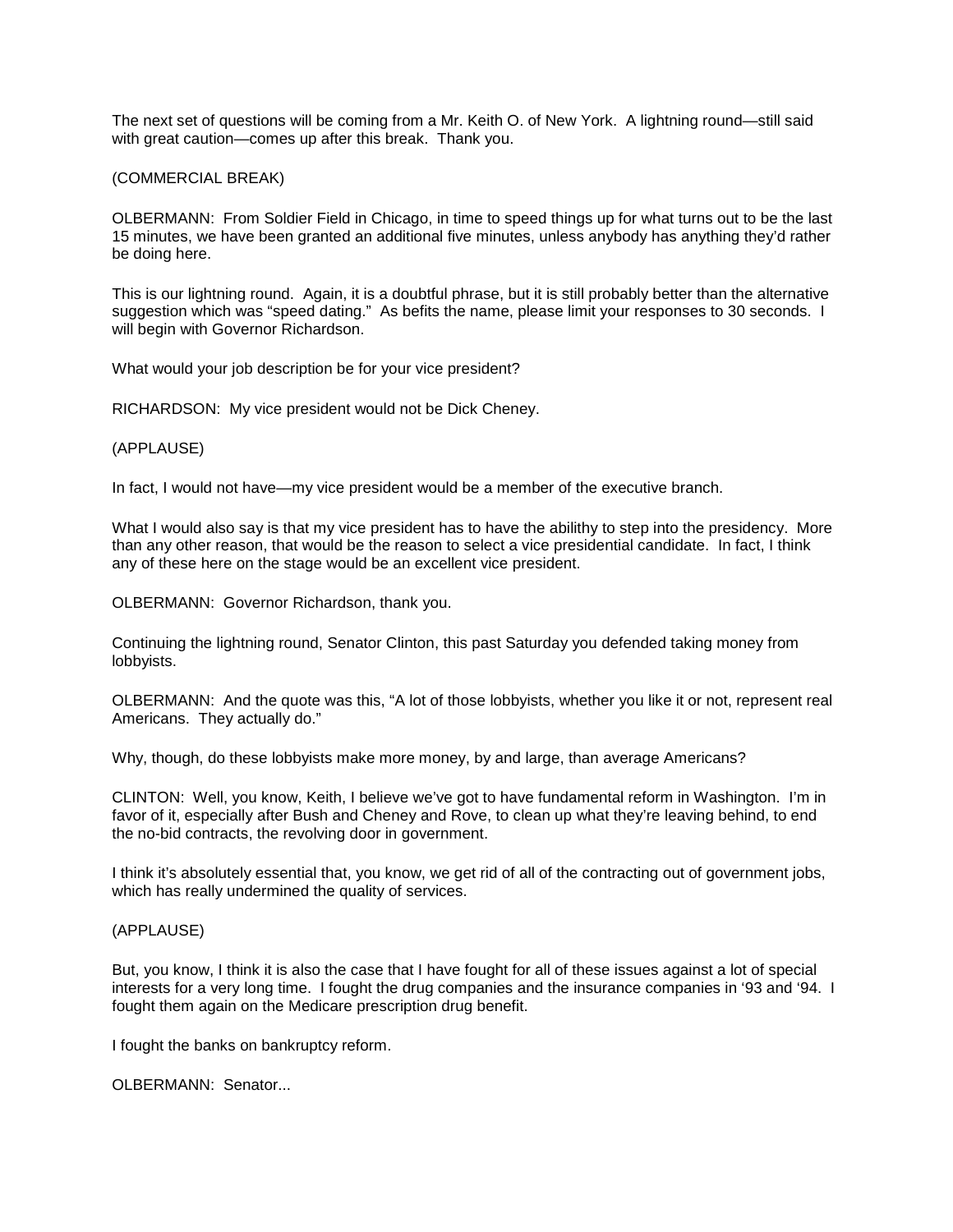# CLINTON: So I think that...

OLBERMANN: ... you're past...

CLINTON: ... my record on standing up and fighting for people really speaks for itself.

OLBERMANN: Thirty seconds.

Senator Obama, I know you and Senator Edwards have taken a firm stand against accepting money from lobbyists, yet you allow them to raise money for you and, as the phrase goes, "Bundle it."

What's the difference between those things?

OBAMA: No, no. I do not have federal registered lobbyists bundling for me, just like I don't take PAC money.

## (APPLAUSE)

And the reason that's important is because the people in this stadium need to know who we are going to fight for.

And I want to be absolutely clear that the reason I'm in public life, the reason I came to Chicago, the reason I started working with unions, the reason I march on picket lines, the reason that I'm running for president is because of you...

## (APPLAUSE)

... not because of the folks who are writing big checks. And that's a clear message that has to be sent, I think, by every candidate.

OLBERMANN: Senator Obama, thank you for your correction.

Senator Edwards, I have a question for you. You made your substantial fortune as a trial lawyer. Trial lawyers are now contributing significantly to your campaign.

How is that any better than lobbyists?

EDWARDS: It's very different because what's happened is, the lobbyists in Washington, D.C. are the people whose job it is to rig this system against all of you.

EDWARDS: They do it every single day. They get paid to do it.

And the difference, by the way, between them and lawyers is, lawyers go into courtrooms doing exactly the same thing, speaking to a jury—but when lawyers give money to the jury who are making the decisions, that's called a bribe. When lobbyists go to members of Congress and give money to them, that's called politics.

The question is, are we actually going to bring an end to this? Are we going to stop it? You're being outspent 18-1 by big multinational corporate lobbyists in Washington, D.C.

What I believe is America needs change, and I think the Democratic Party—we don't need lobbyists in Washington, D.C.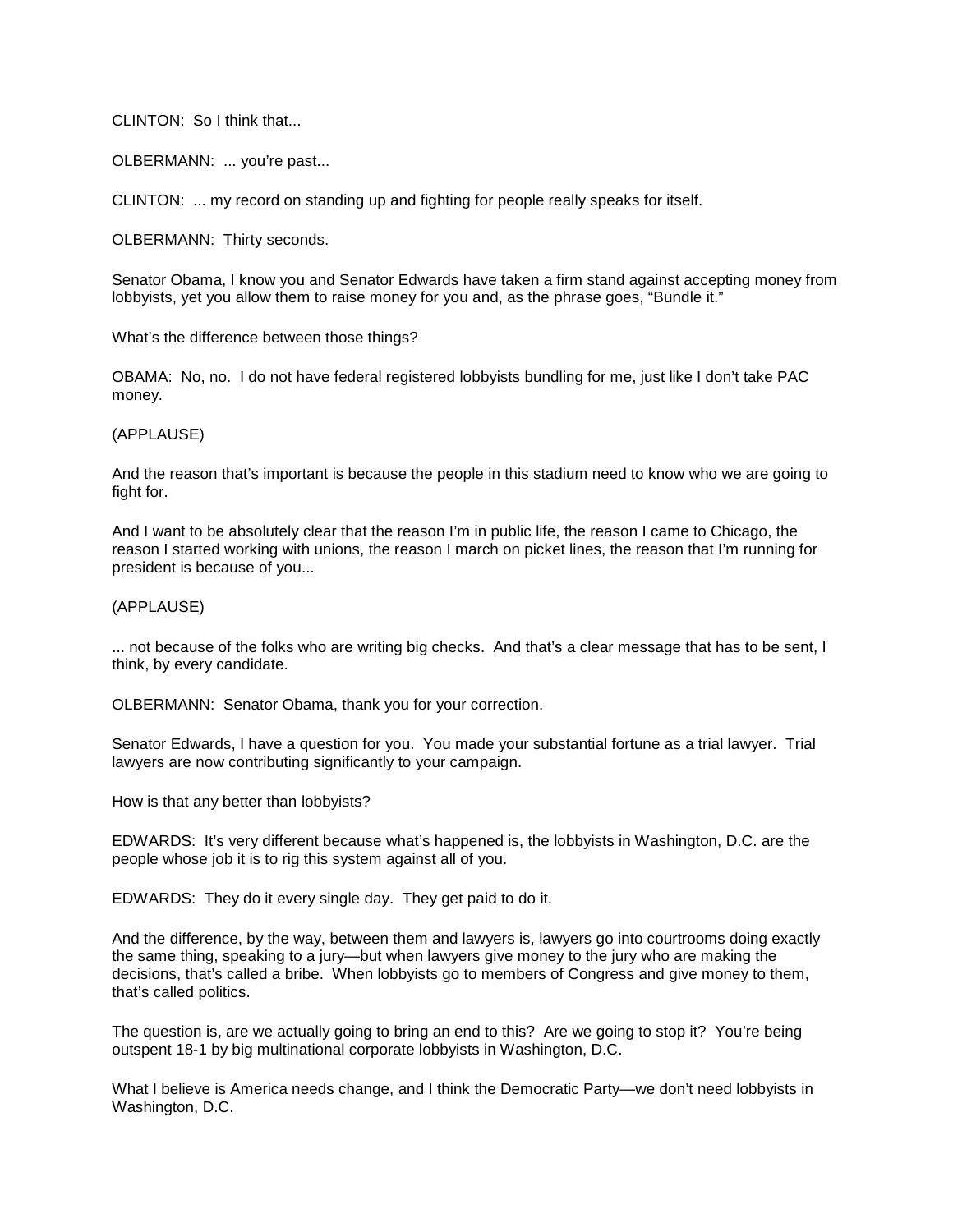# OLBERMANN: Senator?

EDWARDS: We need the Democratic Party to stand up for working men and women, and we need a president of the United States who will stand up for working men and women.

### (APPLAUSE)

OLBERMANN: Thank you, Senator Edwards.

Senator Biden, if we are in as dire shape or anywhere near it internationally in terms of counterterror, would you treat this as a wartime situation, would you go bipartisan if you were president of the United States, would you appoint a Republican to run either the Department of Homeland Security or the Pentagon?

BIDEN: The answer is, I would consider that.

The fact of the matter is: The next president of the United States is going to have to bring this country together. We are not blue and red. We cannot be sustained that way. We cannot get health care. We cannot get a foreign policy. We cannot do anything with a 51 percent solution.

Every one of the things we talked about here requires a consensus.

And if you don't have the experience that I have and the success I've had reaching across the aisle, what makes you think you're going to get a national health care plan? What makes you think you're going to have an education plan? What makes you think you're going to have a rational foreign policy?

The answer is, I would consider the most competent people I could, and I would try my best to reach across the aisle to reasonable people to unite this country. It needs to be united.

OLBERMANN: Senator Biden, thank you.

Senator Dodd, there have been no terrorist attacks on U.S. soil since 9/11. Does that mean that the creation of the Department of Homeland Security was a good idea?

DODD: Well, no, I don't—the Department of Homeland Security is far too large, in my view, and of course, the efforts to deprive people to be able to organize into that department was one of the great tragedies in my view here.

People ought to be allowed to organize, collectively bargain and a department of employees—homeland employees in our country here.

And, certainly, I happen to believe that we're not safer today. Even though we have not had an attack on our own soil, tell that to the people in Iraq, tell that to the people in Afghanistan, tell that to people around the world.

Terrorism is a real issue. It's going to require a collective effort on behalf of our nation, working with others, to make a difference.

Terrorism is a tactic; it's not a philosophy. And it's going to require an inordinate amount of cooperation to solve that.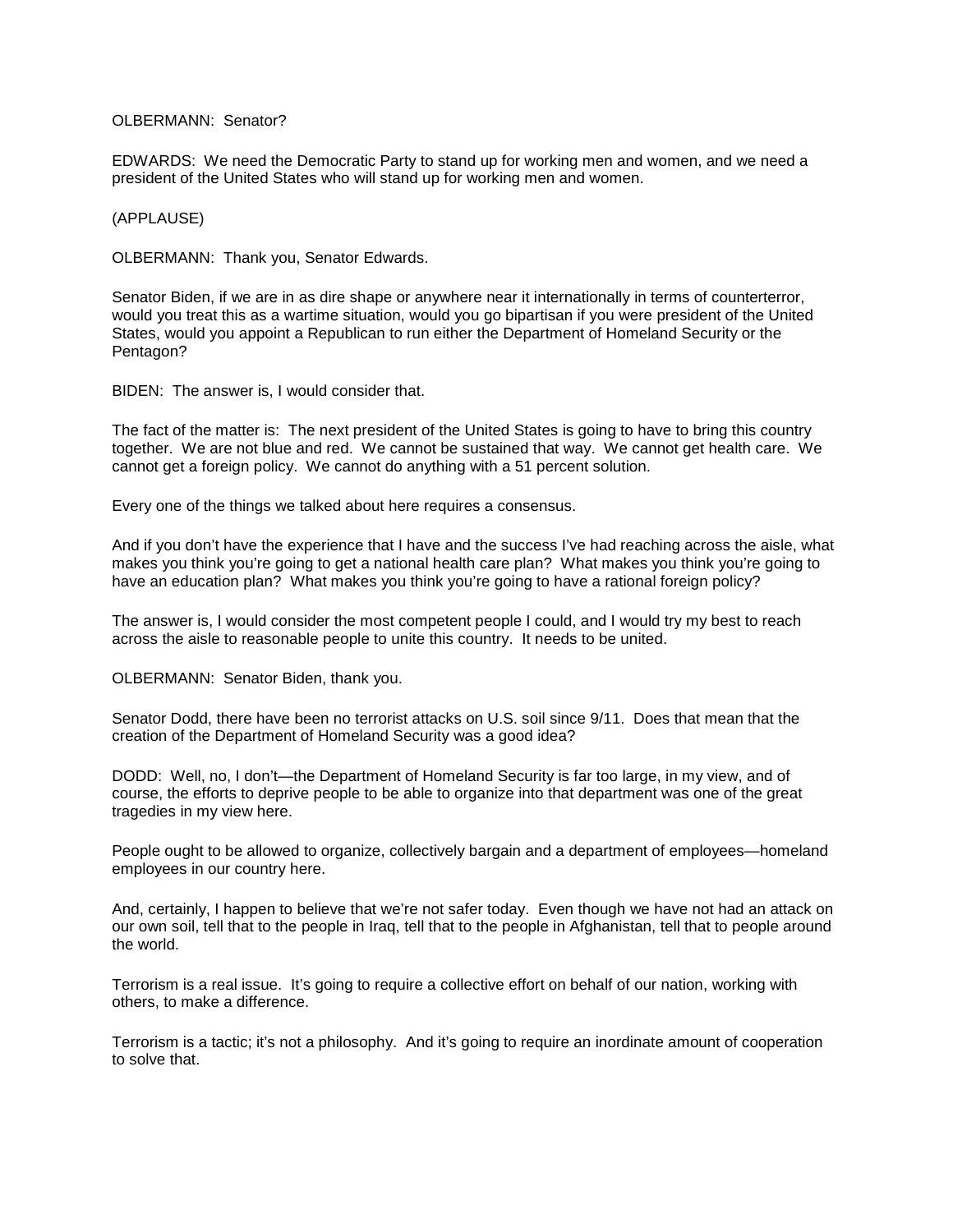Having the kind of first responders at home, like the firefighters and police and EMS services that have the tools and the ability to stand up and defend our country, has not been funded. So while we haven't been attacked, I think we're vulnerable today, more so than we were right after 9/11.

OLBERMANN: Senator Dodd, thank you.

Congressman Kucinich, we have many members of Congress, and all of you have been there at one point in your careers. What have you accomplished in this current session? What have you and your Democratic colleagues changed since the mid-term elections last fall?

KUCINICH: First of all, you know, my position is to try to lead the Democrats. And so I have a bill for a not-for-profit health care where I've been able to get 72 members of Congress to sign on for it.

I have a bill to create an infrastructure, to rebuild America. I'm lobbying members of Congress for that. I have a bill to get us out of Iraq. I'm lobbying members of Congress for that.

I frankly believe that the Democratic Congress took a major responsibility in November of 2006 to get out of Iraq. They haven't kept that promise yet. And I'm working all the time to try to get the Democrats to keep that promise to bring our troops home.

I've been there for every single piece of legislation, health care, retirement security, jobs. And I'm going to be there to keep pushing the envelope to get us out of Iraq.

OLBERMANN: Congressman...

KUCINICH: And we shouldn't have to wait for a Democratic president to do it.

KUCINICH: The Democratic Congress needs to act now.

OLBERMANN: Congerssman Kucinich, thank you.

Senator Obama, were you president of the United States today, would you honor Barry Bonds at the White House?

(APPLAUSE)

OBAMA: Well, first of all, he has still got to hit one more, and it has been taking a while. I had the opportunity to meet Hank Aaron just this past weekend. It reminded me of what sports should be, and that is something that young people can look up to.

Now, Barry Bonds is a remarkable baseball player and I honor his achievement. But I hope that all of us are focused on making sure that sports is something that kids can look up to, not something that they start feeling cynical about. We've got enough cynicism in politics without having cynicism in our sports teams as well.

OLBERMANN: Was that a no, sir, or a yes?

OBAMA: He hasn't done it yet, so we will answer the question when it comes.

OLBERMANN: Senator Clinton, it has been nearly two years now since Hurricane Katrina. What is the first thing you would do as president to improve the recovery in New Orleans?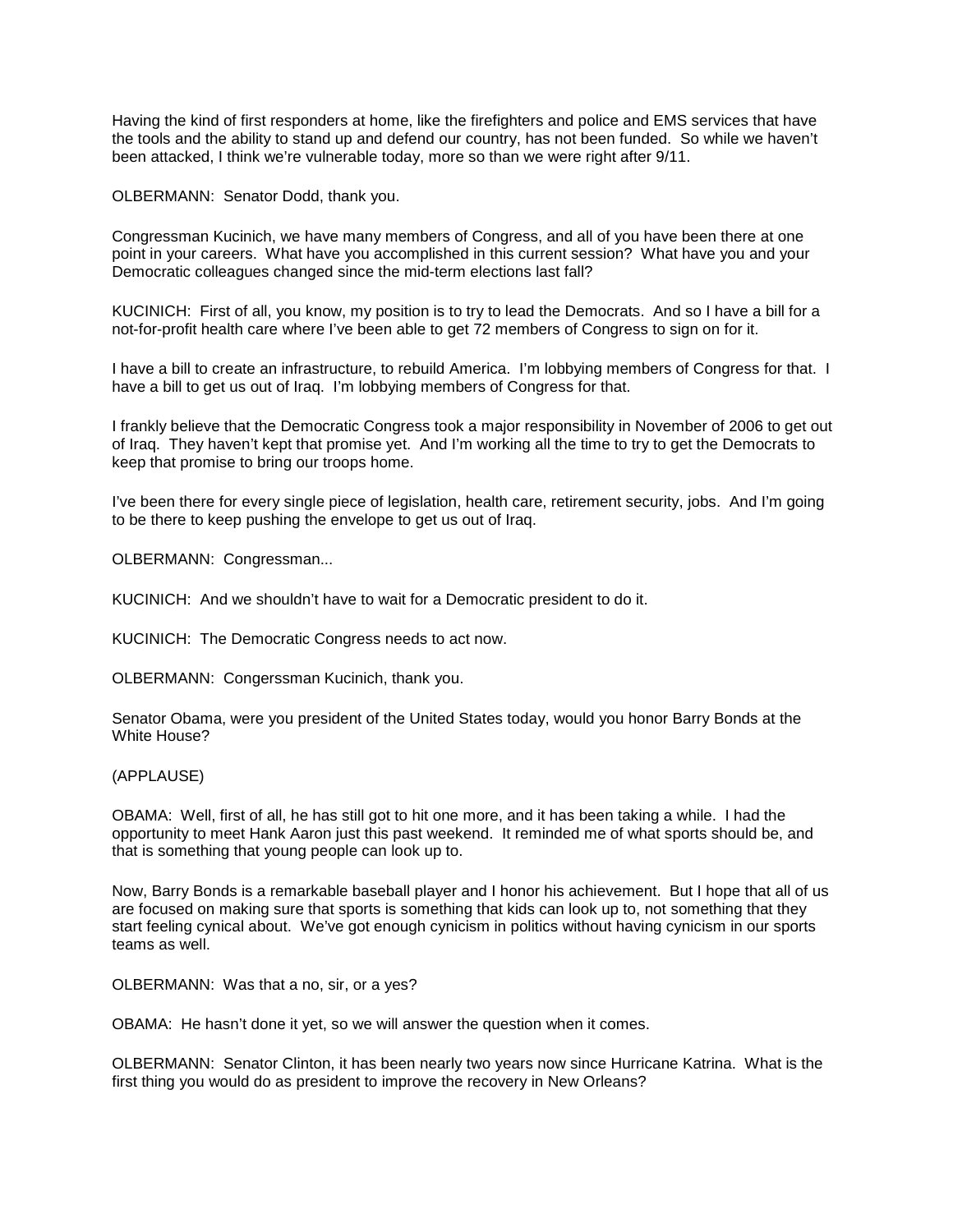CLINTON: Well, the first thing I would do is put somebody in charge who actually cared about the people of New Orleans and the Gulf Coast and be willing to really do what it took.

CLINTON: You know, I outlined a 10-point plan. We only have 30 seconds. I can't say it in 30 seconds. But briefly, it is: Put somebody in charge; make sure that the White House has a system where that person reports to the president, which is what I would expect every single day.

And my question would be: What have you done to get the hospitals open? What have you done to get people to move back? What have you done to make sure the levees are strong enough to withstand whatever might come next?

We've got to recognize rebuilding New Orleans is an American problem, not a New Orleans or Louisiana problem alone.

(APPLAUSE)

OLBERMANN: Senator Clinton, thank you.

Senator Biden, would you pledge to stop no-bid contracts?

BIDEN: Yes.

(LAUGHTER)

OLBERMANN: You have an additional 20 seconds.

(APPLAUSE)

This debate, falling 455 days before the 2008 general election, just 455 days...

(LAUGHTER)

... I want to ask everyone, and we'll go right down the line, for 30 seconds each.

OLBERMANN: As president, will it disturb you that the race to replace you will begin possibly only days into your first term?

Governor Richardson?

RICHARDSON: I didn't hear it.

OLBERMANN: The race to replace you would begin perhaps days into your first term as president. Does that trouble you?

RICHARDSON: Yes, it would trouble me. But what I would want to do is bring this country together. We need—enormous challenges to face. It's got to be done in a bipartisan way. I believe that I've got the most experience in foreign policy. I believe I've got the most executive experience as a governor.

We elect governors in this country. I represent change, experience and electability.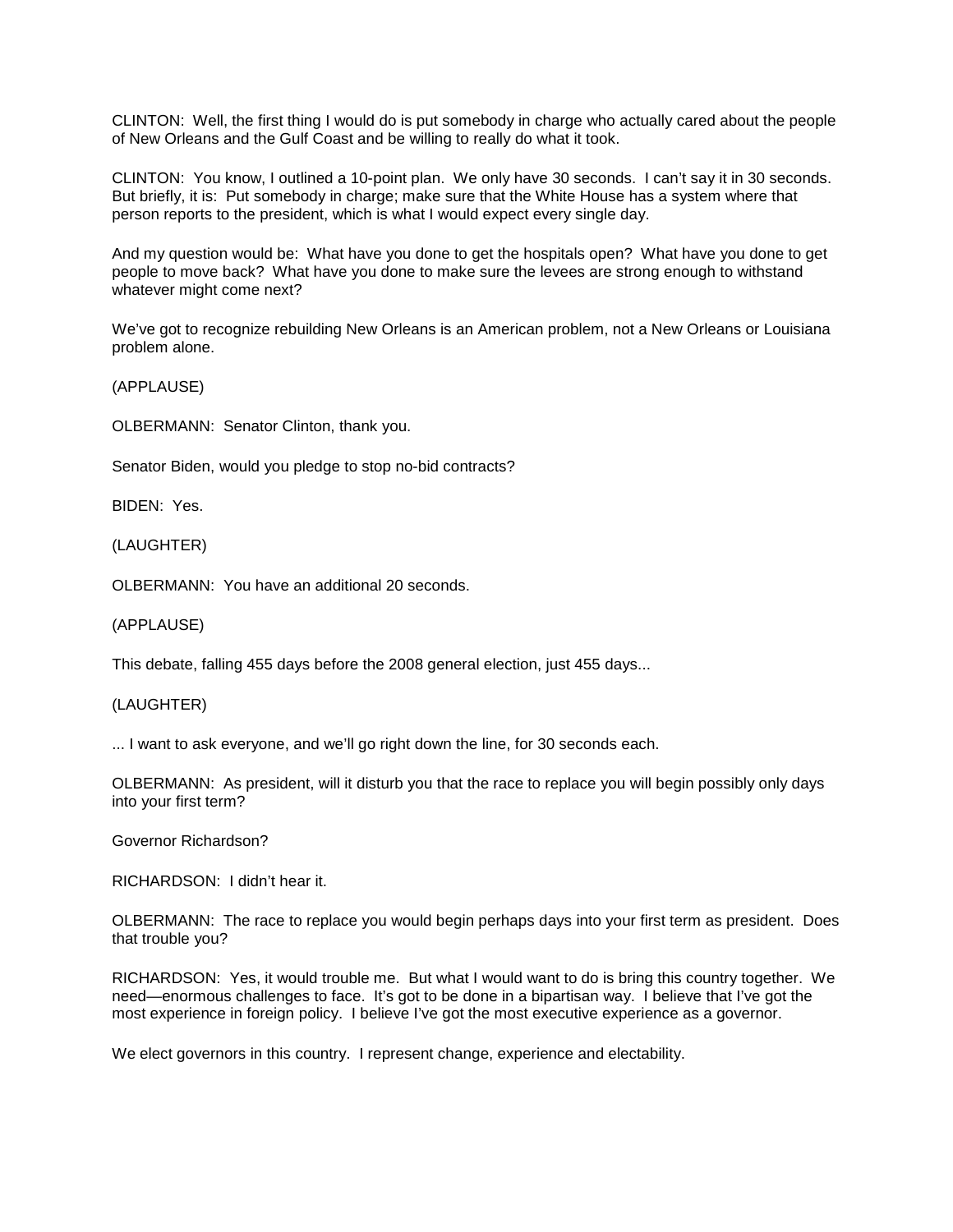So even if there were a potential contest or somebody surfacing, I believe that I would have the ability to bring this country together, to heal this country, to end the division after the Iraq war, to make the middle class feel that their president is behind them, to have universal health care for all Americans.

OLBERMANN: Thank you, Governor.

Senator Obama, again, we're standing here 455 days until the election. Does it not worry you? Is there not something wrong with American politics that, indeed, the next campaign—the 2012 campaign—might begin shortly after your inaugural?

OBAMA: Campaigns last too long and they cost too much money. And they're disproportionately influence by Washington insiders, which is why it's not going to be enough just to change political parties.

Look, George Bush has been a disaster, and we all know that. And we're going to make sure that we don't have another Republican in office. But we also have to make sure that we are mobilizing Americans across race, region, faith, if we're actually going to bring these changes about.

And what I've been happy about in my campaign is it reminds people all the time, change doesn't happen from the top down. It happens from the bottom up. It's because millions of voices gets mobilized and organized, just like the people who are in this stadium here today.

OLBERMANN: Thank you, Senator Obama.

Senator Biden, I know I'm putting the cart before the horse big time here, but what about this fact that the campaigns are starting earlier and earlier and your successor—or your would-be successor—might be coming in the day you are sworn in yourself?

BIDEN: No, it wouldn't bother me, because I believe if I did the job I'm capable of doing, it would not start then.

The reason it starts so early now is because we're so angry, we're so frustrated. We know how badly this president has ruined this country. We know how terrible we are internationally.

And I believe, quite frankly, that there's certain things that when I became president you'd never have to wonder what I thought and you'd never have to wonder whether—what I was willing to lose over.

I think the next president of the United States, when he or she takes office, better understand two things. One, they're going to be left with virtually no margin of error. And two, they better understand and believe what it's worth losing over if they're going to get anything done.

That's the president I'd be. I wouldn't worry a bit about it.

OLBERMANN: Senator Biden, thank you.

OLBERMANN: The same question to you in 30 seconds, Senator Clinton: What about the case of perpetual campaigning?

CLINTON: You know, I think I'll be so busy, I'm just not going to worry about that.

We're going to try to do national health care as soon as we get in there. We're going to have bring people together to do that.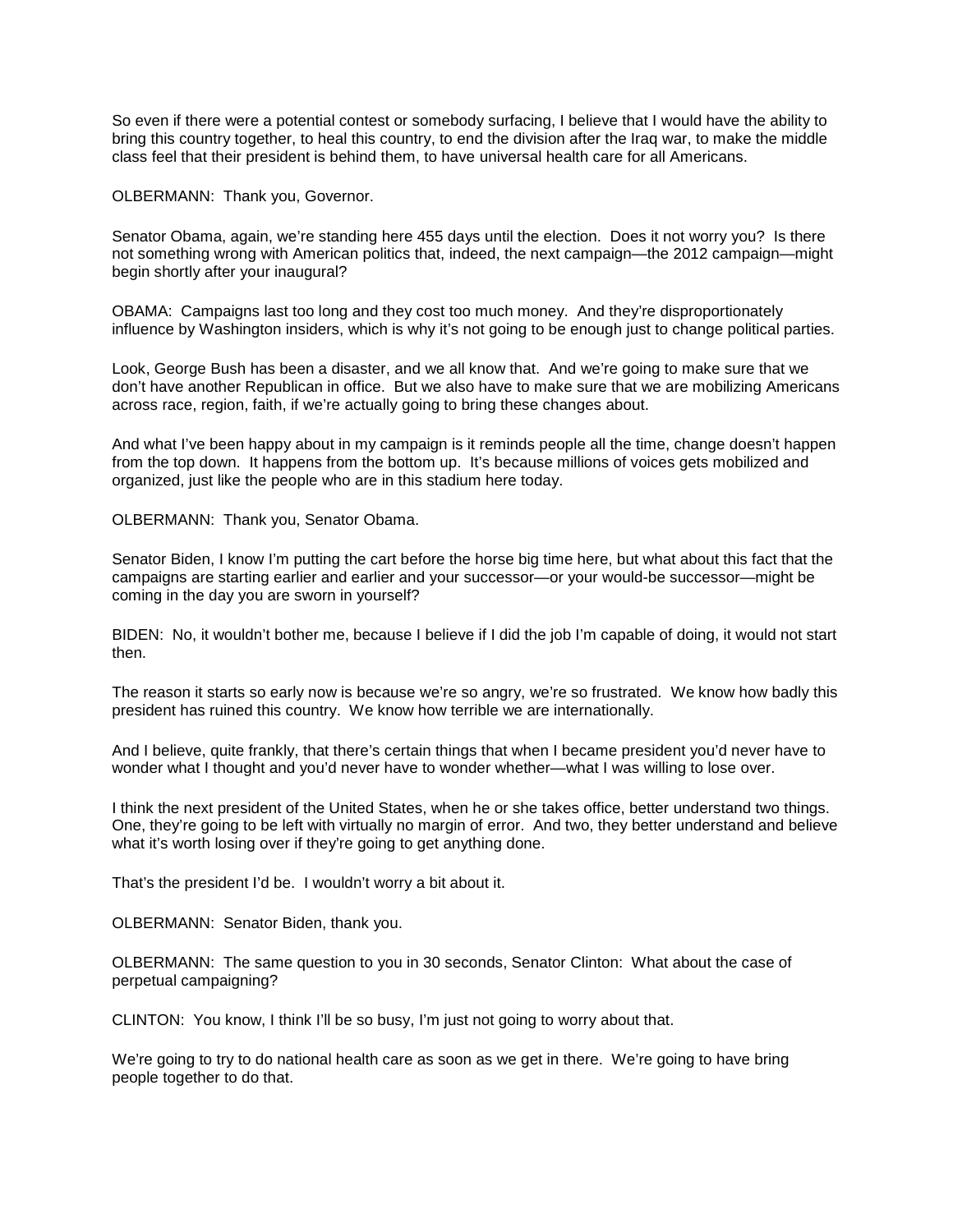We're going to move for energy independence and create those millions of new jobs.

We're going to finally have an education policy that actually will work for students and teachers and families and communities.

There's going to be so much work for America to do, that if some people want to go out and start running for president four years ahead of time, I don't care. I want people to stay focused on what we have to accomplish together.

There's going to be a lot of repair work to do, and I'm going to ask people to come to Washington, bring your brooms, bring your vacuum cleaners, we've got to clean the place out—and get to work together.

(APPLAUSE)

OLBERMANN: Senator Clinton, thank you.

Senator Dodd, it appears I'm the only one out here troubled by long campaigns.

## (LAUGHTER)

DODD: You know, I think all of us are troubled by it, but I think what needs to be understood, this campaign started early, not because it began from the top down. It began because people like those gathered here this evening were so frustrated and so angry over how this administration was treating our country at home and abroad that they were demanding answers.

DODD: Were this a parliamentary system, George Bush would be gone by tonight. We don't have a parliamentary system. We have an election system. And so the frustration comes from the bottom up.

I happen to believe what Joe and Hillary have said here. If we start doing the job that we're committed to, if you look at our records and where we've been on these issues over the years, you have a higher degree of confidence in that.

And when we begin working on health care and education, on energy and environmental policy, putting people back to work, you can have all the campaigns you want, but America I think will respect that and rally behind it.

OLBERMANN: Thank you, Senator Dodd.

Senator Edwards, is it too long, is it implausible that we would be starting to look for the 2012 candidates?

EDWARDS: It's definitely too long. One of the things we could do is publicly finance our political campaigns, which we should do. But we need change in this country in the worst kind of way. I asked James Lowe (ph), who is 51 years old, who I referred to in a previous debate, who is from Virginia, to be here tonight. He was born with a severe cleft palate and lived 50 years of his life in America without being able to speak because he couldn't get the health care that he needed.

EDWARDS: Now, I don't know about you. He was very noble and kind about it. I think it is outrageous that, in the United States of America, somebody could live for five decades, not able to stalk because they can't get the health care they need.

When are we going to actually stand up to these drug companies and these insurance companies?